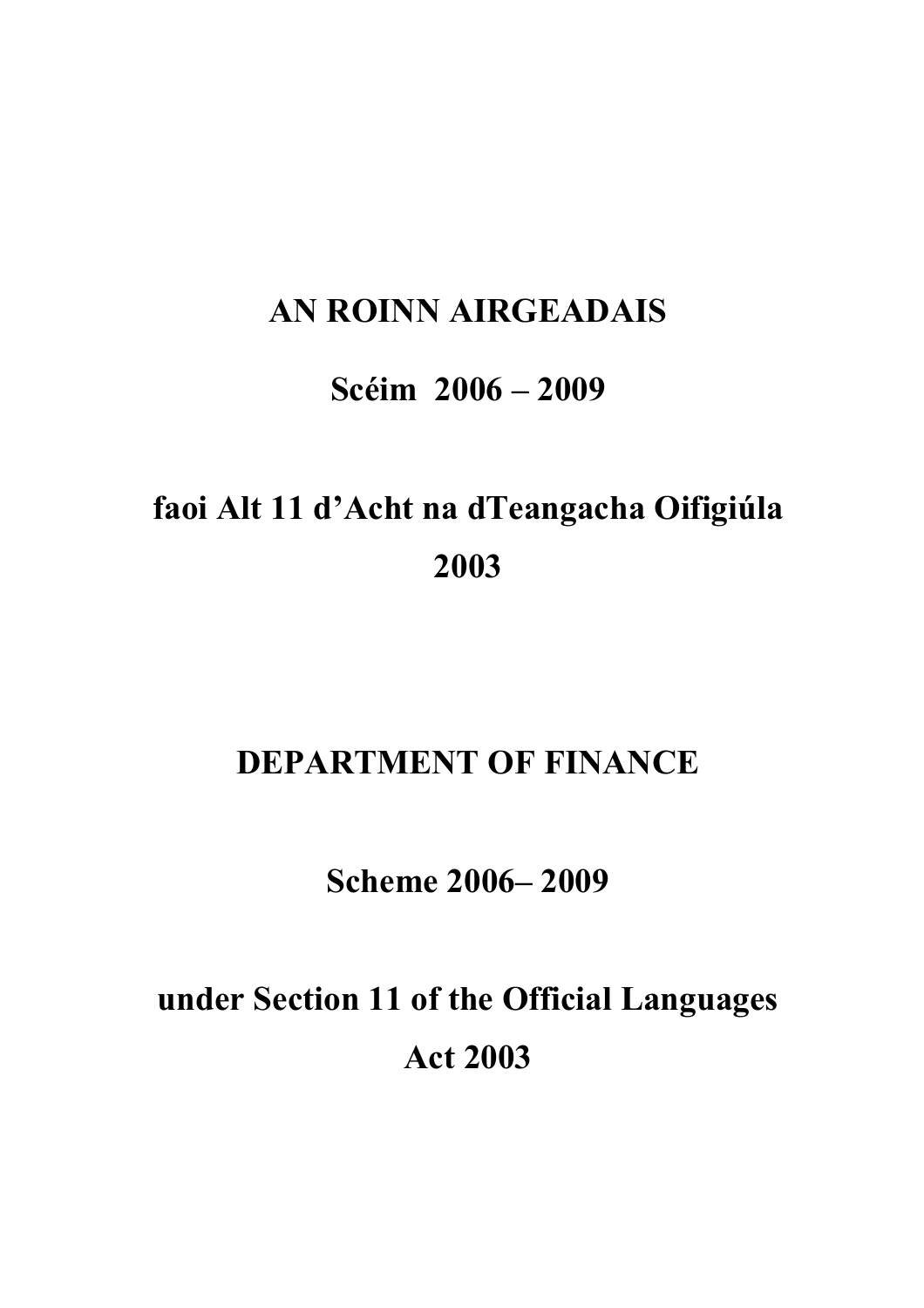### **ÁBHAR**

|           | Caibidil 1 Réamhrá agus Cúlra                                                                      | 5              |
|-----------|----------------------------------------------------------------------------------------------------|----------------|
|           | Réamhrá                                                                                            | 5              |
|           | • Lorg Aighneachtaí                                                                                | 5              |
|           | • Ábhar na Scéime Teanga                                                                           | 5              |
| $\bullet$ | Dáta tosaithe na Scéime                                                                            | $\overline{7}$ |
|           | Caibidil 2 Forfhéachaint ar an Roinn Airgeadais                                                    | 9              |
|           | Sainordú agus Misean                                                                               | 9              |
| $\bullet$ | Tosaíochtaí Straitéiseacha                                                                         | 9              |
| $\bullet$ | Eagar na Roinne                                                                                    | 11             |
|           | Custaiméirí                                                                                        | 13             |
|           | Caibidil 3 Seirbhísí atá ar fáil trí Ghaeilge cheana féin                                          | 15             |
|           | • Réamhrá                                                                                          | 15             |
|           | • Doiciméid/seirbhísí atá ar fáil trí Ghaeilge                                                     | 15             |
| $\bullet$ | Doiciméid/seirbhísí nach bhfuil ar fáil trí Ghaeilge                                               | 17             |
| $\bullet$ | Gaeleagras                                                                                         | 17             |
|           | Caibidil 4 Feabhsú Seirbhísí a sholáthrófar go dátheangach                                         | 19             |
| $\bullet$ | Réamhrá                                                                                            | 19             |
| $\bullet$ | Gnéithe d'Acmhainní Daonna/Bearta chun eolas ar Ghaeilge agus<br>inniúlacht inti a neartú sa Roinn | 21             |
| $\bullet$ | Feabhsú seirbhísí a sholáthrófar go dátheangach                                                    |                |
|           | Bearta ginearálta                                                                                  | 23             |
|           |                                                                                                    | 25             |
|           | Rannóg na bPinsean in Oifig an Phámháistir Ghinearálta                                             |                |
|           | - Preasoifig                                                                                       | 27             |
|           | Suímh Ghréasáin                                                                                    | 27             |
|           | Caibidil 5 Gaeleagras na Seirbhísí Poiblí                                                          | 29             |
|           | Réamhrá                                                                                            | 29             |
|           | Cúrsaí Oiliúna                                                                                     | 29             |
|           | Sainoiliúint                                                                                       | 31             |
|           | Acmhainn agus Comhairle                                                                            | 31             |
|           | Caibidil 6 Monatóireacht agus Athbhreithniú                                                        | 33             |

### **[Caibidil 7 Poibliú Scéime Comhaontaithe 33](#page-31-0)**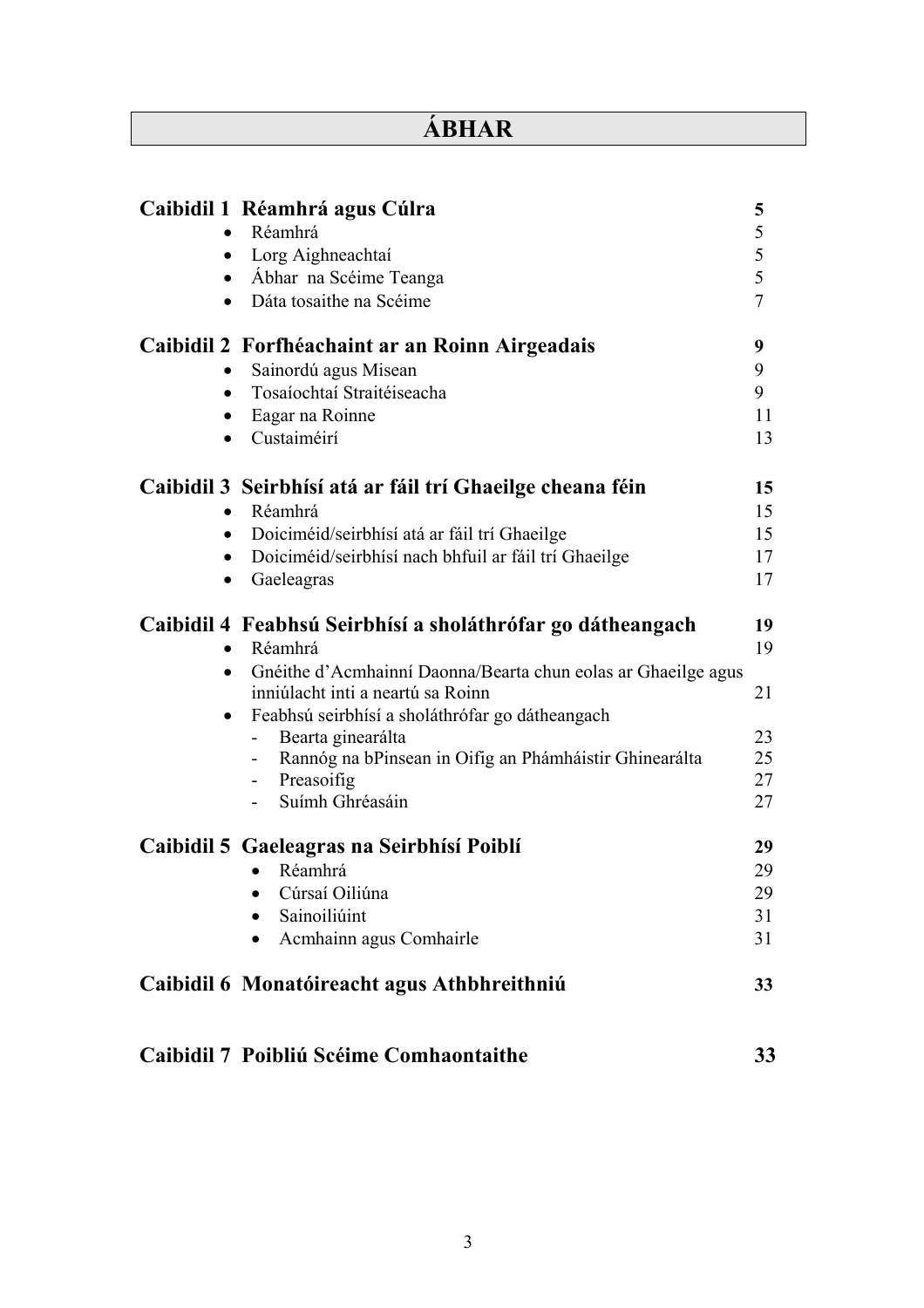|  | <b>TABLE OF CONTENTS</b> |
|--|--------------------------|
|--|--------------------------|

| <b>Chapter 1</b> Introduction and Background                                     |          |
|----------------------------------------------------------------------------------|----------|
| Introduction<br>$\bullet$                                                        | 6        |
| Request for submissions<br>$\bullet$                                             | 6        |
| The content of the Language Scheme<br>$\bullet$                                  | 6        |
| Commencement date of Scheme<br>$\bullet$                                         | 8        |
| <b>Chapter 2</b> Overview of the Department of Finance                           | 10       |
| Mandate and Mission<br>$\bullet$                                                 | 10       |
| <b>Strategic Priorities</b><br>$\bullet$                                         | 10       |
| Organisation of the Department<br>$\bullet$                                      | 12       |
| Customers<br>$\bullet$                                                           | 14       |
| Chapter 3 Services already available through Irish                               | 16       |
| Introduction<br>$\bullet$                                                        | 16       |
| Documentation/services available through Irish<br>$\bullet$                      | 16       |
| Documentation/services not available through Irish<br>$\bullet$                  | 18       |
| Gaeleagras<br>$\bullet$                                                          | 18       |
|                                                                                  |          |
| <b>Chapter 4</b> Enhancement of Services to be provided bilingually              | 20       |
| Introduction<br>$\bullet$                                                        | 20       |
| Human Resources Aspects/Measures to strengthen knowledge of<br>$\bullet$         |          |
| and competency in Irish in the Department                                        | 20       |
| Enhancement of services provided bilingually<br>$\bullet$<br>General measures    | 22<br>24 |
| Paymaster General's Office, Pension Section                                      | 26       |
| Press Office                                                                     | 28       |
| Websites                                                                         | 28       |
|                                                                                  |          |
| Chapter 5 Gaeleagras na Seirbhísí Poiblí                                         | 30       |
| Introduction                                                                     | 30       |
| <b>Training Courses</b><br>$\bullet$<br><b>Specialised Training</b><br>$\bullet$ |          |
|                                                                                  |          |
| <b>Chapter 6 Monitoring and Revision</b>                                         | 34       |
| <b>Chapter 7 Publicising of Agreed Scheme</b>                                    | 34       |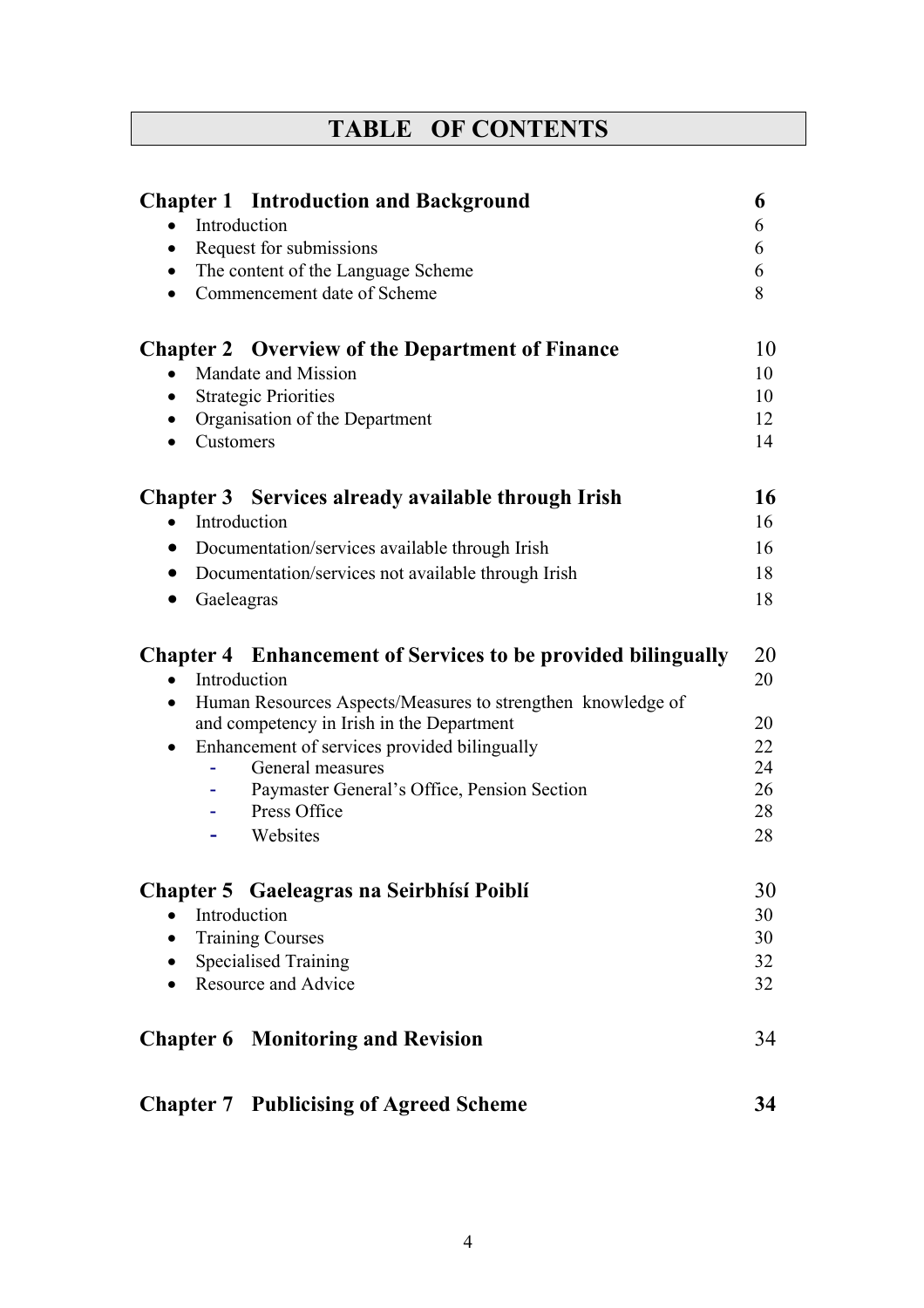### **Caibidil 1 Réamhrá agus Cúlra**

### <span id="page-3-0"></span>**Réamhrá**

D'ullmhaigh an Roinn Airgeadais an scéim seo faoi alt 11 d'Acht na dTeangacha Oifigiúla 2003 ("an tAcht").

Foráiltear leis an Acht go n-ullmhóidh comhlachtaí poiblí scéim reachtúil ina sonrófar na seirbhísí a chuirfidh siad ar fáil

- trí mheán na Gaeilge
- trí mheán an Bhéarla, agus
- trí mheán na Gaeilge agus an Bhéarla

agus na bearta a rachfar ina muinín chun a chinntiú go ndéanfar aon seirbhísí nach gcuirfidh an comhlacht ar fáil trí mheán na Gaeilge a sholáthar amhlaidh faoi chuimsiú na frámaíochta ama ar a gcinnfear.

### **Lorg Aighneachtaí**

D'fhoilsigh an Roinn fógra faoi Alt 13 den Acht ar na nuachtáin náisiúnta Dé hAoine, 12 Samhain 2004 ag lorg aighneachtaí maidir le hullmhú na dréacht-scéime faoi Alt 11 den Acht ó aon pháirtithe leasmhara. Cuireadh an fógra ar shuíomh gréasáin na Roinne agus scaipeadh ar an bhfoireann é chomh maith.

Fuarthas seacht n-aighneacht déag ó dhaoine aonair agus ó eagraíochtaí. Tá rian na naighneachtaí sin agus na dtuairimí agus na moltaí a sholáthraigh an fhoireann i Rannáin éagsúla na Roinne ar an scéim. Is mór ag an Roinn an t-am agus an dúthracht a chaith na daoine go léir a raibh lámh acu sa phróiseas seo ar a n-iarrachtaí.

### **Ábhar na Scéime Teanga**

Tá an scéim bunaithe ar leibhéil na seirbhísí atá ar fáil laistigh den Roinn cheana féin agus ar phrionsabail Thogha Seirbhíse do Chustaiméirí. Bunaíodh Grúpa Oibre ar a raibh ionadaithe ó gach aon Rannán den Roinn chun cabhrú le dréachtadh na scéime. Ar an mbainistíocht shinsearach sa Roinn a bheas cúram monatóireachta agus athbheithnithe na scéime.

Tá an scéim bunaithe ar bhunsraith an líon seirbhísí trí Ghaeilge atá ar fáil i láthair na huaire. Sainaithnítear i gcorp na scéime limistéir ina bhféadfar an tseirbhís a chuireann an Roinn seo ar fáil a fheabhsú san am atá romhainn .

Ina theannta sin gabhann an Roinn uirthi féin sa scéim leibhéal an éilimh ar sheirbhísí trí Ghaeilge a mheas ar bhonn leanúnach agus a chinntiú go leanfaidh sí ag soláthair freastail ar an éileamh sin ar dhóigh phleanáilte, leanúnach, indéanta. Leanfaidh an Roinn ag tomhas an éilimh atá ar a seirbhísí i nGaeilge trí iniúchadh a dhéanamh go rialta chun líon na bhfiosruithe faoi/iarratas ar/sheirbhísí trí Ghaeilge i gcaitheamh tréimhse ar leith a fháil amach.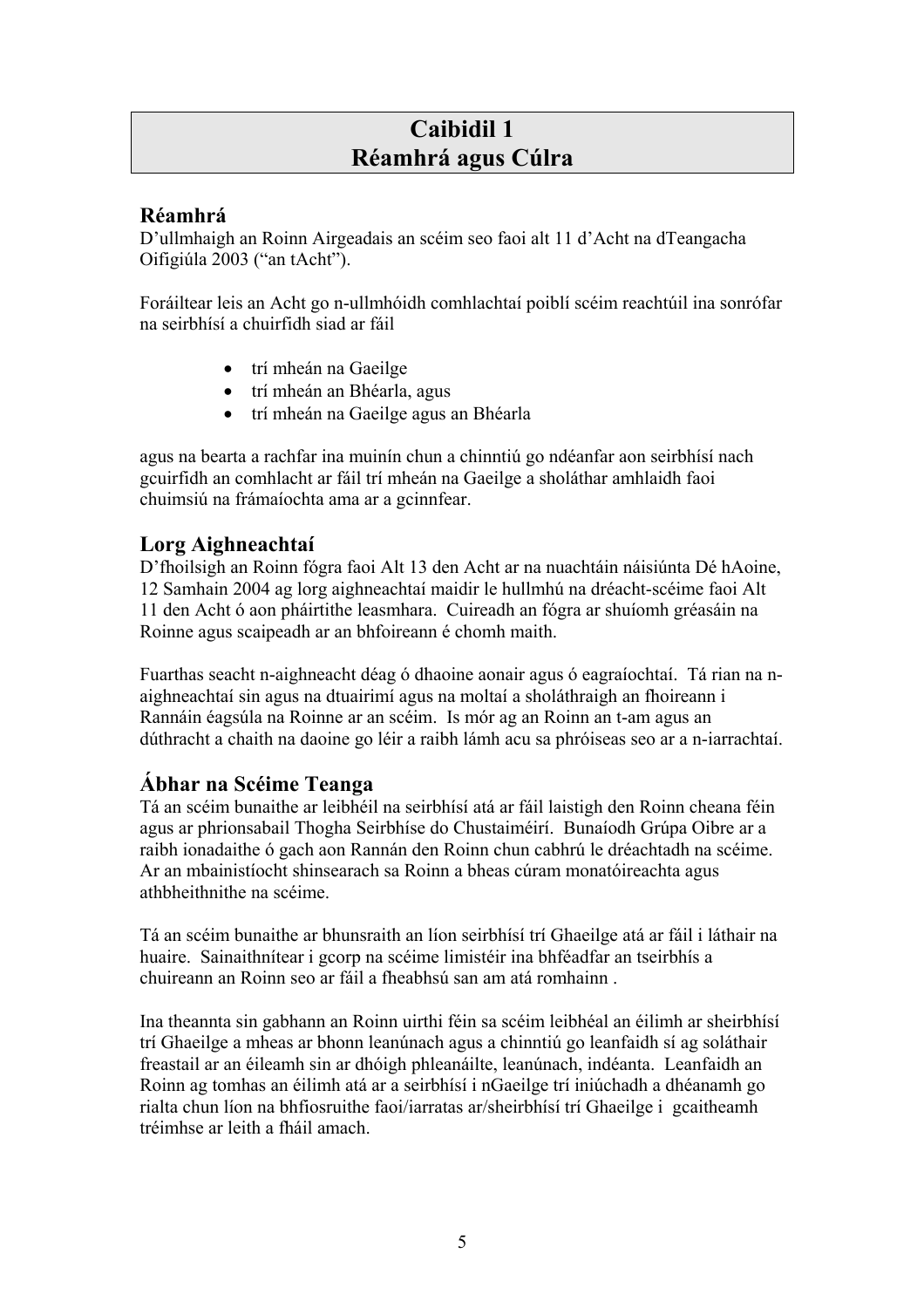### **Chapter 1 Introduction and Background**

### <span id="page-4-0"></span>**Introduction**

This scheme was prepared under section 11 of the Official Languages Act 2003 ("the Act") by the Department of Finance.

Section 11 provides for the preparation of a statutory scheme by public bodies detailing the services they will provide

- through the medium of Irish
- through the medium of English, and
- through the medium of Irish and English

and the measures to be adopted to ensure that any service not provided by the body through the medium of the Irish language will be so provided within an agreed timeframe.

#### **Request for submissions**

The Department published a notice under Section 13 of the Act in the national newspapers on Friday, 12 November 2004, inviting submissions in relation to the preparation of the draft scheme under Section 11 of the Act from any interested parties. The notice was also put on the Department's website and circulated to staff.

Submissions were received from seventeen individuals and organisations. The scheme has been informed by these submissions and the views and suggestions put forward by staff in the various Divisions of the Department. The Department appreciates the time and effort put in by all concerned in this process*.*

### **The content of the Language Scheme**

The scheme builds on the existing levels of services within the Department as well as on the principles of Quality Customer Service. A Departmental Working Group, comprising representatives from each Division of the Department was set up to assist in drafting the scheme. Responsibility for monitoring and reviewing the scheme will rest with the senior management within the Department.

The scheme builds on the extent to which services are currently available through Irish as a starting base. Areas for future enhancement of the service provided by this Department are identified in the body of the scheme.

The scheme also includes a commitment to assess on an ongoing basis the level of demand for services through Irish and to ensure that the Department continues to meet this demand in a planned, coherent and accessible way. The Department will continue to gauge the level of demand for its services in the Irish language by carrying out regular audits to determine the level of queries/requests for services through Irish in a given period.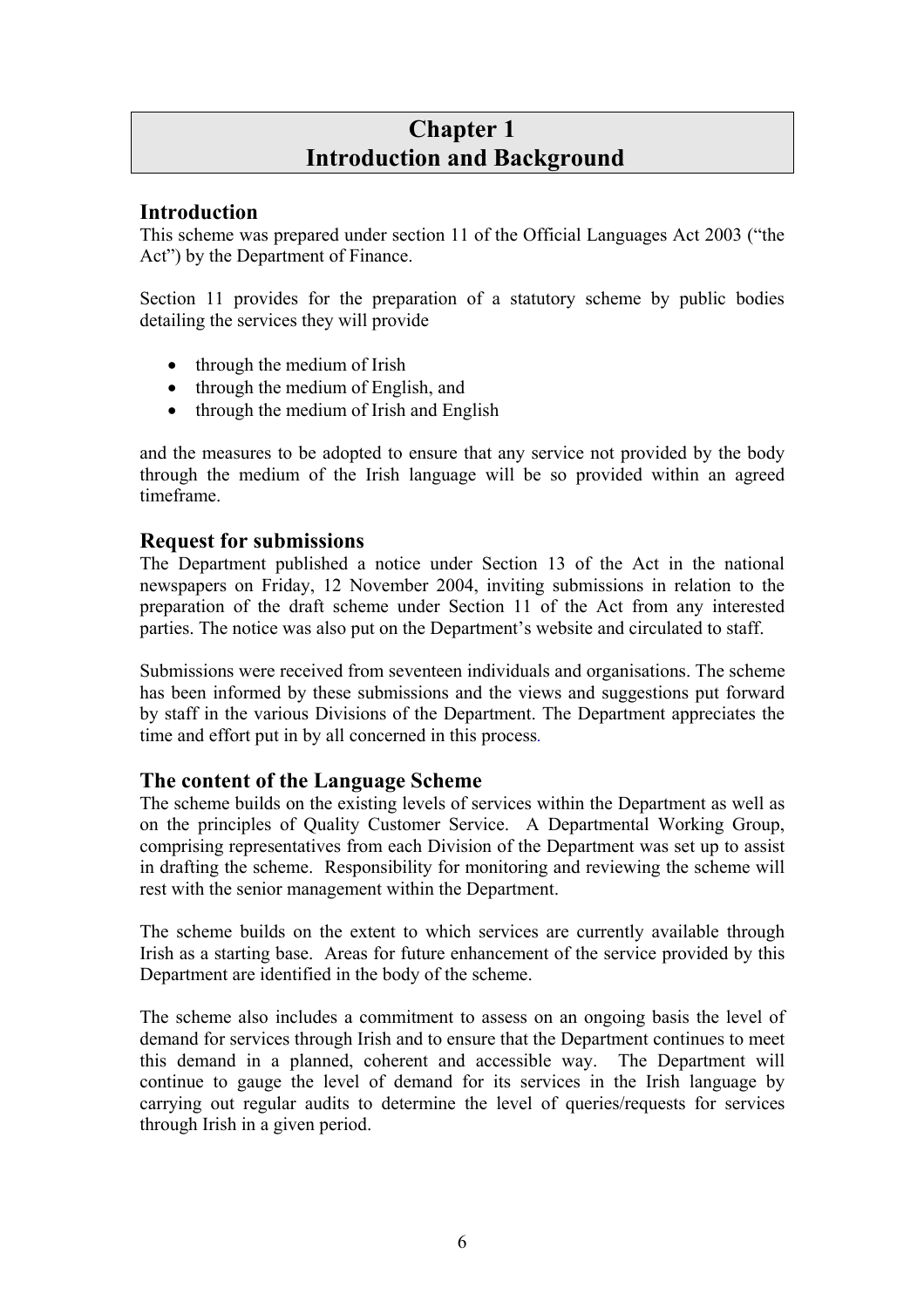### <span id="page-5-0"></span>**Dáta tosaithe na Scéime**

Tá an scéim seo daingnithe ag an Aire Gnóthaí Pobail, Tuaithe agus Gaeltachta. Beidh tús leis an scéim le héifeacht ó 1 Feabhra 2006 agus beidh sí i bhfeidhm go ceann tréimhse trí bliana ón dáta sin nó go dtí go ndaingneofar scéim nua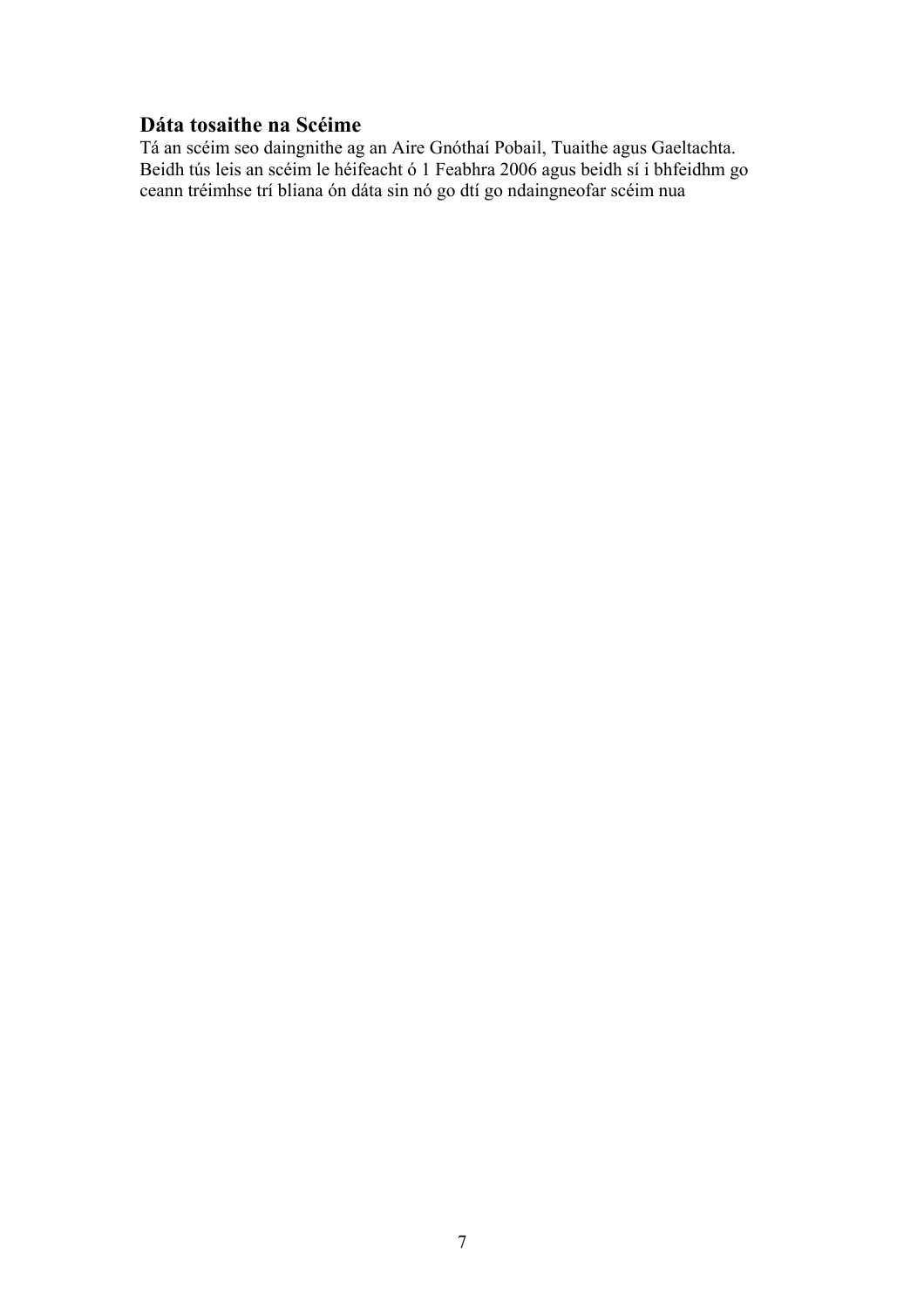#### <span id="page-6-0"></span>**Commencement date of Scheme**

This scheme has been confirmed by the Minister for Community, Rural & Gaeltacht Affairs. The scheme is commenced with effect from 1 February 2006 and shall remain in force for a period of three years from this date or until a new scheme has been confirmed.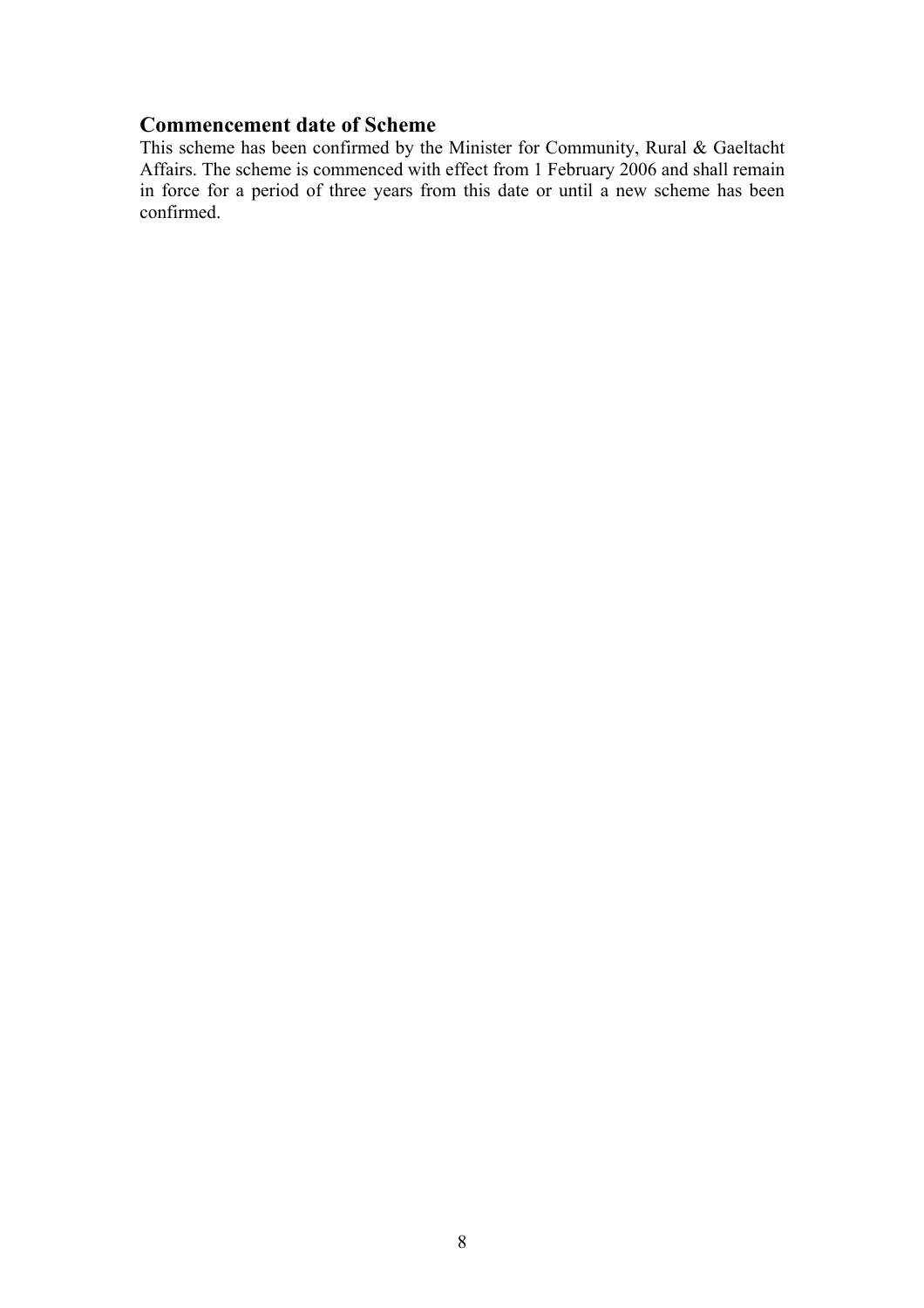### **Caibidil 2 Forfhéachaint ar an Roinn Airgeadais**

### <span id="page-7-0"></span>**Sainordú agus Misean**

Tá ról ceannasach ag an Roinn Airgeadais i bhfeidhmiú beartas Rialtais, go háirithe Clár an Rialtais, agus i soláthar comhairle agus tacaíochta don Aire Airgeadais i dtaca le bainistiú geilleagrach agus airgeadais an Stáit agus riar agus forbairt fhoriomlán na hearnála poiblí. Déanann an Roinn beart de réir a misin

#### g**eilleagar atá ag fás, a sholáthróidh ardleibhéal fostaíochta inmharthana, dul chun cinn sóisialta agus caighdeán maireachtála a chur chun cinn**

agus an chomhairle sin á cur ar fáil aici.

Ar a bhfuil i gceist i misean seo na Roinne tá:

- Cur chun cinn beartas a sholáthróidh cumas iomaíochta idirnáisiúnta agus éifeacht intíre.
- Soláthar comhairle don Rialtas faoi agus riar phróiseas táirgthe acmhainní agus a leithdháileadh idir infheistíocht agus tomhaltas chun sochair inmharthana gheilleagracha agus shóisialta a bhaint amach.
- Feabhsuithe leanúnacha éifeachtachta agus éifeachtúlachta ar fud na hearnála poiblí a bhaint amach.

### **Tosaíochtaí Straitéiseacha**

Tá intinn na Roinne leagtha ar sheacht dtosaíocht straitéiseacha i láthair na huaire.

- Tacaíocht a thabhairt d'fhás inmharthana agus do chruthú fostaíochta, do dhul chun cinn sóisialta agus do chaighdeáin níos fearr maireachtála trí bheartais chuí gheilleagracha agus bhuiséadacha a chur ar fáil.
- Seachadadh aidhmeanna geilleagracha agus sóisialta an Rialtais a uasmhéadú trí bheartais éifeachtacha cánachais agus caiteachais phoiblí a fhorbairt agus a riar.
- Beartais a fhorbairt a leanfaidh ar leas na hÉireann a chur ar aghaidh ag leibhéal an AE agus ag leibhéal idirnáisiúnta agus a thacaíonn le dul chun cinn sóisialta agus geilleagrach an AE.
- Rialáil éifeachtach earnáil na seirbhísí airgeadais a chur ar aghaidh;
- Beartais a chur ar aghaidh agus a fheidhmiú i leith ioncam, go háirithe i gcás na seirbhíse poiblí, a thugann staid an Státchiste san áireamh agus a thacaíonn le cumas iomaíochta agus seachadadh seirbhísí poiblí níos fearr.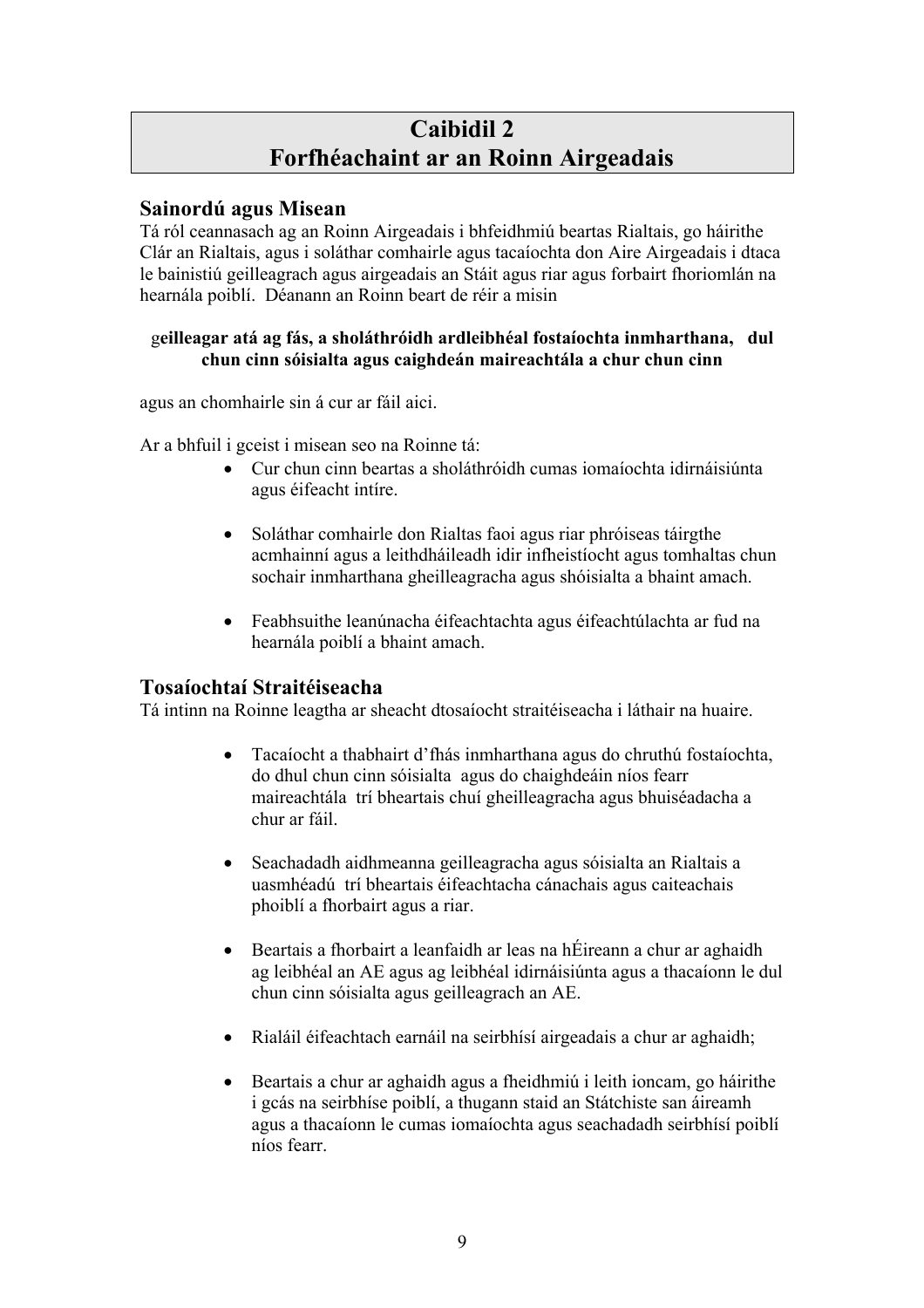### **Chapter 2 Overview of the Department of Finance**

### <span id="page-8-0"></span>**Mandate and Mission**

The Department of Finance has a central role in implementing Government policy, in particular the Programme for Government, and in advising and supporting the Minister for Finance and the Government on the economic and financial management of the State and the overall management and development of the public sector. In formulating this advice the Department is guided by its mission which is

#### **to promote a growing economy which will deliver a high level of sustainable employment, social progress and living standards.**

This mission involves:

- promoting policies which deliver international competitiveness and internal efficiency.
- advising the Government on and managing, the overall process of resource generation and its allocation between investment and consumption to secure sustainable economic and social benefits.
- achieving ongoing improvements in efficiency and effectiveness across the public sector.

#### **Strategic Priorities**

The Department currently focuses on seven strategic priorities.

- To support sustainable growth and employment creation, social progress and improved living standards through the formulation of appropriate economic and budgetary policies.
- To maximise delivery of the Government's economic and social objectives through the development and management of effective taxation and public expenditure policies.
- To develop policies that continue to promote Ireland's interests at EU and international level and which support the social and economic progress of the **EU**
- To promote the effective regulation of the financial services sector.
- To promote and implement policies in relation to incomes, with particular reference to the public service, which take account of the financial position of the Exchequer and which support competitiveness and the delivery of better public services.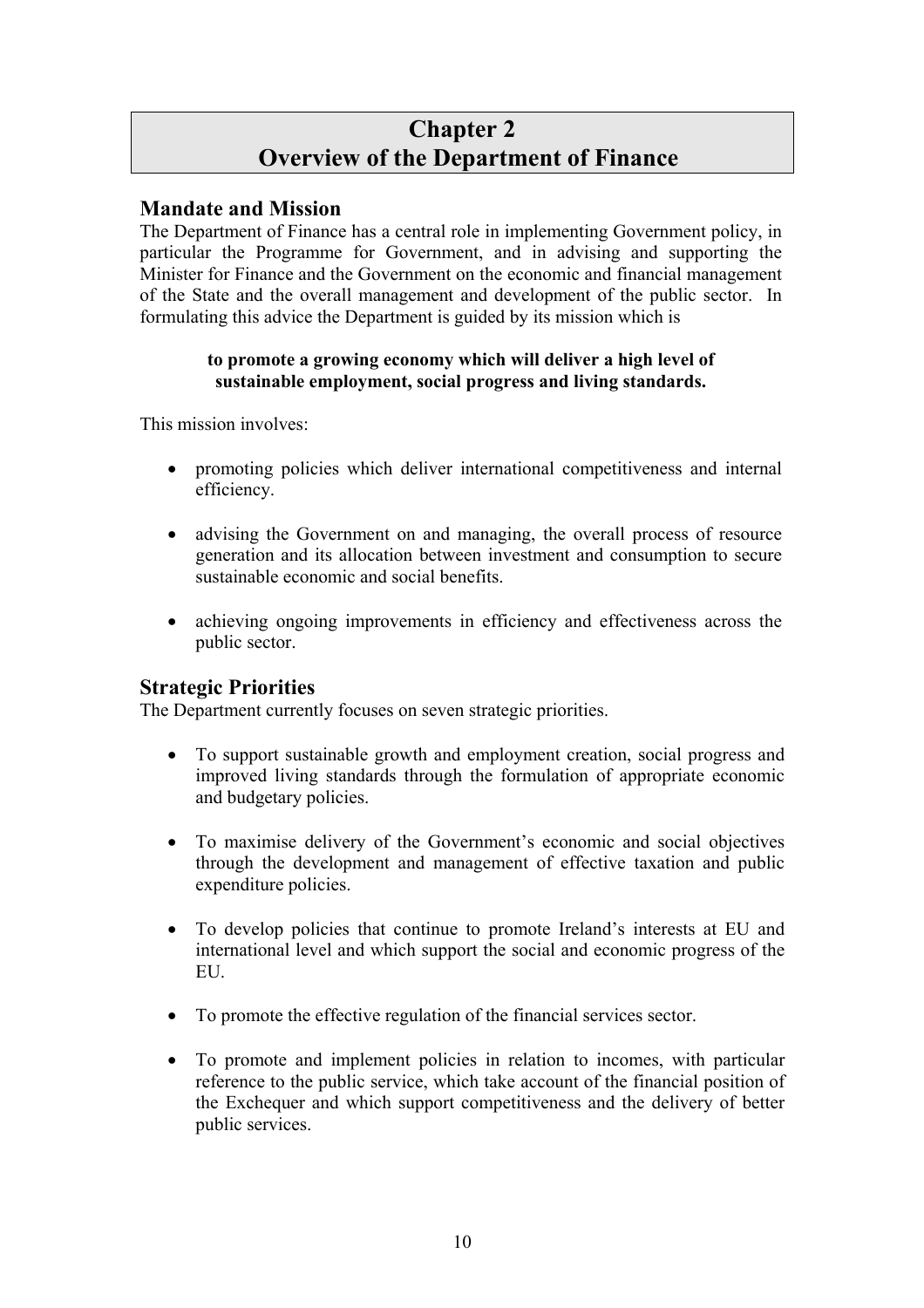- <span id="page-9-0"></span>• Tacaíocht a thabhairt do bhainistiú na seirbhíse poiblí, an bainistiú sin a fheabhsú agus sa chomhthéacs sin an bóthar a réiteach d'fheidhmiú éifeachtach an chláir dhíláraithe.
- Seirbhís éifeachtach d'ardchaighdeán a chur ar fáil dár gcustaiméirí de réir na gcaighdeán agus na spriocanna atá leagtha síos i bPlean Gníomhaíochta um Sheirbhís do Chustaiméirí agus i gCairt Chustaiméirí na Roinne.

#### **Eagar na Roinne**

Tá sé Rannán ag gabháil d'obair na Roinne. Nuair a chuirtear san áireamh an cineál róil atá ag an Roinn, a feidhmeanna agus a cuid oibre, maraon lena bunachar custaiméirí mar a léirítear ina dhiaidh seo é, is don Aire, don Rialtas, do Ranna eile Rialtais, don AE agus d'eagraíochtaí idirnáisiúnta agus eile go príomha a sholáthraíonn na Rannáin seo seirbhísí go díreach agus ní do bhaill den phobal go díreach. Is iad Rannáin na Roinne ná:

**An Rannán Baincéireachta, Airgeadais agus Idirnáisiúnta,** a dhéileálann le beartas baincéireachta agus rialáil airgeadais; forbairt ar bheartas an AE maidir le rialáil earnáil na seirbhísí airgeadais; cur i ngníomh an Phlean Forbartha Náisiúnta agus tarraingt anuas Cistí Struchtúracha agus Comhtháthaithe; comhordú beartas i dtaca leis an AE; Buiséad an AE agus Beartas Réigiúnach an AE; Comhar Thuaidh/Theas; ballraíocht na hÉireann d'institiúidí airgeadais idirnáisiúnta; beartas faoi riar fiachais; beartas faoi riar airgeadais agus chuntasaíocht rialtais; comhordú agus feidhmiú ar Fhrámaíocht Fhaisnéis Bhainistíochta; agus seirbhísí cuntasaíochta, párolla, baincéireachta agus airgeadais i gcás Ranna agus Oifigí éagsúla.

**An Rannán Buiséid agus Geilleagair** a dhéileálann le beartas foriomlán buiséadach, beartas cánachais, beartas geilleagrach agus réamhaisnéis, leis an Lárionad Seirbhísí Airgeadais agus le soláthar seirbhísí do choistí de chuid an AE agus ECFE ar bheartas cánachais agus ar chomhar i gcúrsaí buiséid agus geilleagair laistigh den Aontas Airgeadaíochta Eorpach (AAE).

**An Rannán Seirbhísí Corparáideacha** a dhéileálann le beartas faoi fhoireann, chóiríocht agus eagar na Roinne, comhordú an phróisis a bhaineann le bainistiú straitéiseach sa Roinn agus (in éineacht le Roinn an Taoisigh) sa státseirbhís i gcoitinne, le hoiliúint foirne, feidhmiú bearta a bhaineann le beartas acmhainní daonna (ar a n-áirítear riar feidhmíochta agus forbartha), caighdeán seirbhíse do chustaiméirí, dílárú codanna d'obair na Roinne, agus oibriú na nAcht um Shaoráil Faisnéise sa Roinn.

Soláthraíonn Oifig an Phríomh-Dhochtúra Oifigiúil don Státseirbhís seirbhís sláinte slite beatha atá ag teacht i gcrích do ranna rialtais, d'oifigí agus d'oibrithe tionsclaíocha an Stáit. Cuirtear seirbhís chomhairleach leighis ar fáil do Sheirbhís Phríosúin na hÉireann i ndáil le hoifigigh phríosúin agus don Roinn Oideachais agus Eolaíochta i dtaca le múinteoirí. Tá 83,000 fostaí ar fad i gceist anseo.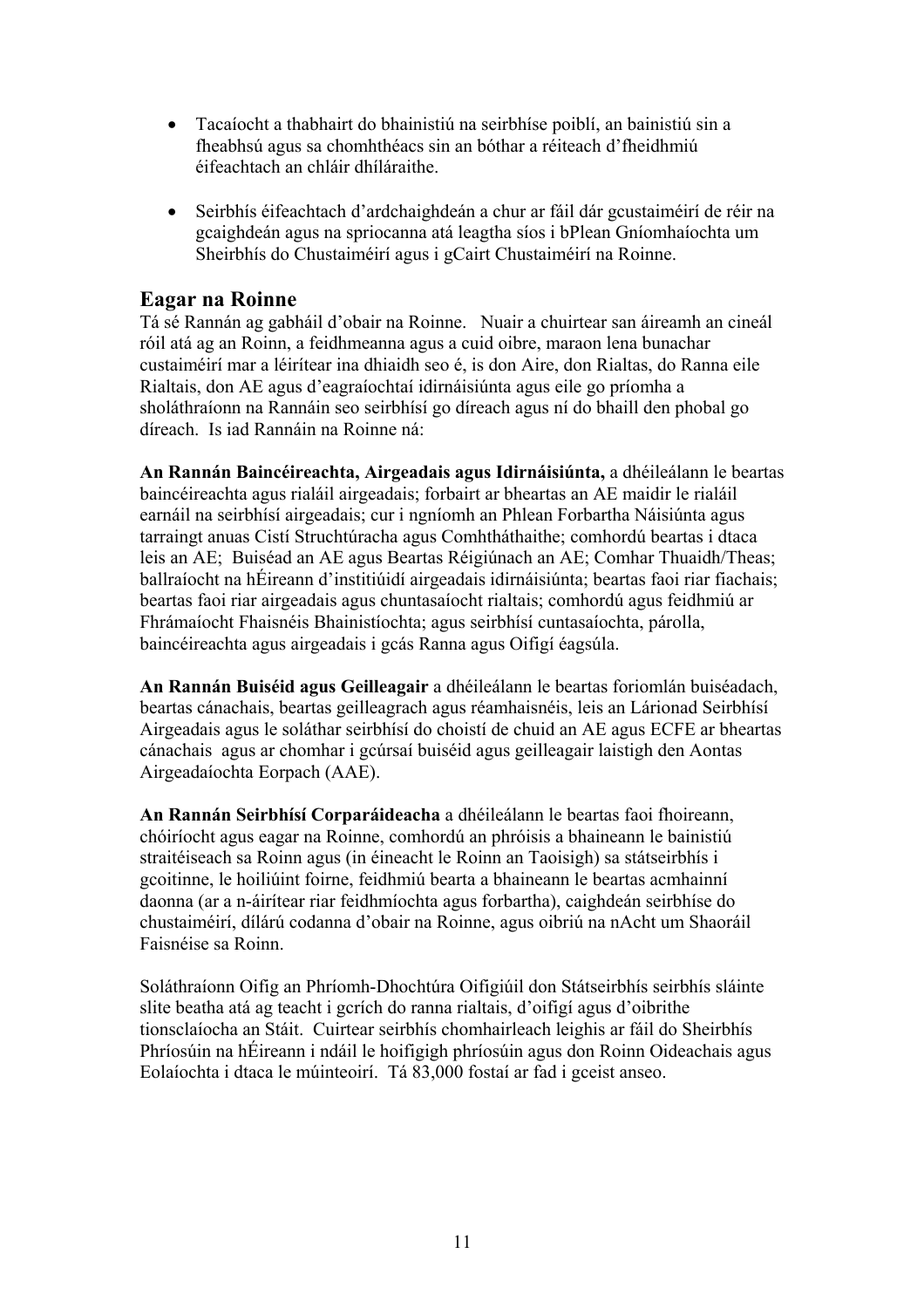- <span id="page-10-0"></span>• To support and improve public service management and in that context to facilitate the effective implementation of the decentralisation programme.
- To provide an efficient, high quality service to our customers in line with the standards and targets set out in the Department's Customer Service Action Plan and Customer Charter.

#### **Organisation of the Department**

The work of the Department is carried out by six Divisions. Given the nature of the Department's role, functions and work and its customer base as outlined below, these Divisions primarily provide services directly to the Minister, the Government, other Government Departments, EU and international bodies etc, rather than directly to members of the public. The Divisions of the Department are:

**Banking, Finance and International Division** deals with banking policy and financial regulation; development of EU policy on the regulation of the financial services sector; implementation of the National Development Plan and draw-down of EU Structural and Cohesion Funds; co-ordination of EU policy; the EU Budget and EU Regional Policy; North/South co-operation; Irish membership of international financial institutions; debt management policy; financial management and government accounting policy; co-ordination and implementation of the Management Information Framework; and accounting, payroll, banking and financial services for various Departments and Offices.

**Budget and Economic Division** deals with overall budgetary policy, taxation policy, economic policy and forecasting, the International Financial Services Centre, and servicing EU and OECD committees on taxation policy and budgetary and economic co-operation within EMU.

**Corporate Services Division** deals with the internal staffing, accommodation and organisational policy of the Department, co-ordination of the strategic management process in the Department and (in conjunction with the Department of the Taoiseach) in the civil service generally, staff training, implementation of human resource policy measures (including performance management and development), customer service standards, decentralisation of certain sections of the Department's operations, and operation internally of the Freedom of Information Acts.

The Office of the Chief Medical Officer provides an evolving occupational health service for government departments, offices and state industrial workers. A medical advisory service is provided to the Irish Prison Service in relation to prison officers, and the Department of Education and Science in regard to teachers. In total this encompasses over 83,000 employees.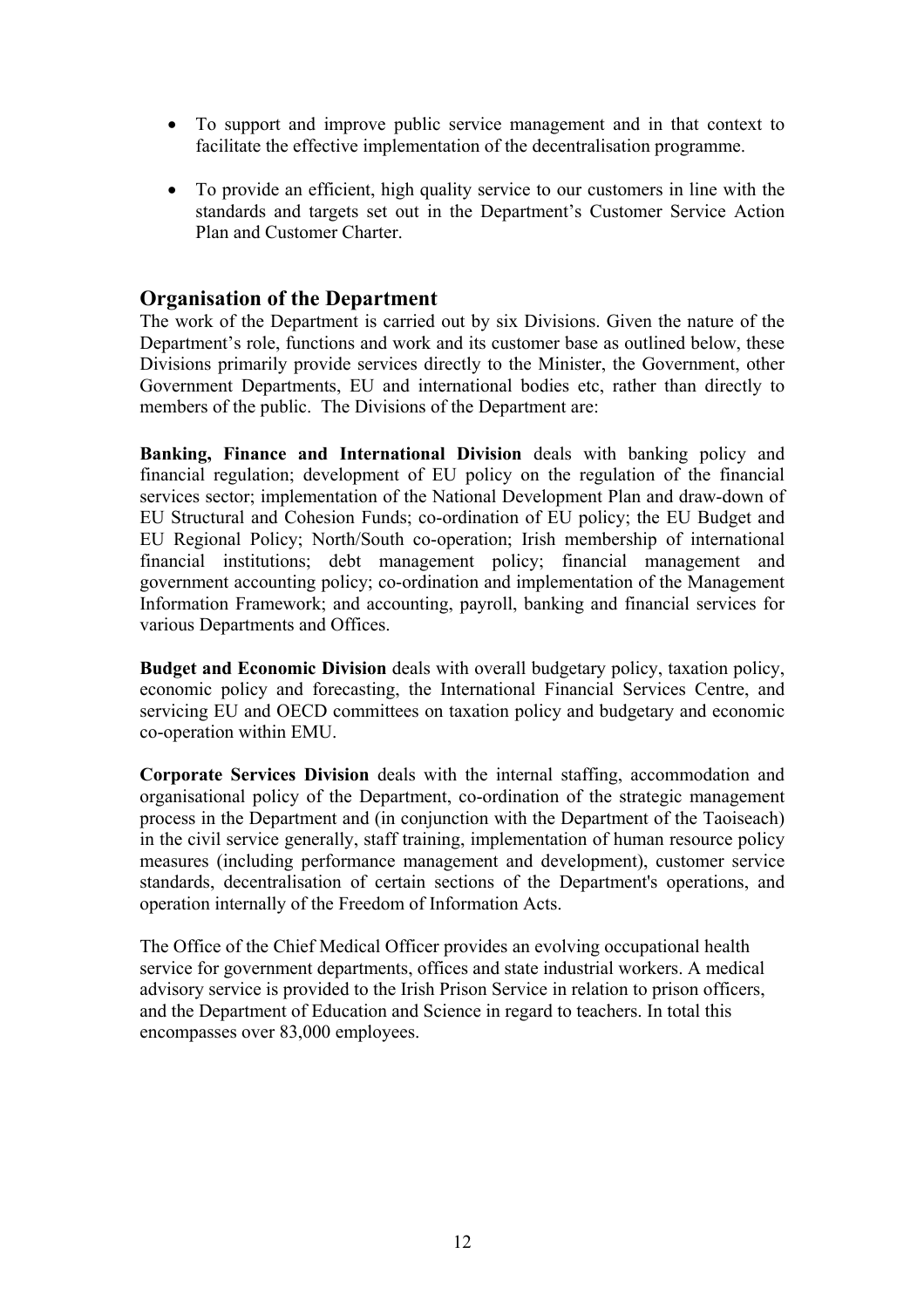<span id="page-11-0"></span>**An Rannán Eagrúcháin, Bainistíochta agus Oiliúna** a dhéileálann le ceisteanna eagrúcháin sa státseirbhís mar chórais, struchtúir, líon foirne, buiséid riaracháin, feidhmiú theicneolaíocht faisnéise, oiliúint agus forbairt foirne, agus socruithe a chinnteoidh go gcuirfear Saoráil Faisnéise i bhfeidhm go héifeachtach sa tseirbhís phoiblí.

**An Rannán Pearsanra agus Luach Saothair** a dhéileálann le beartas pá agus pinsin sa tseirbhís phoiblí agus le coinníollacha eile seirbhíse sa státseirbhís, ar a n-áirítear earcaíocht, arduithe céime agus comhionannas.

**An Rannán Caiteachais Phoiblí** a dhéileálann le riar caiteachais phoiblí agus le ceisteanna beartais, le hinfheistíocht i mbuneagar agus leis an bPlean Forbartha Náisiúnta, le gnéithe de bheartas faoi chomhlachtaí tráchtála stáit, le clár díláraithe na seirbhíse poiblí agus le beartas faoi chonarthaí Rialtais, r-sholáthar, an crannchur náisiúnta agus comhpháirtíochtaí príobháideach-poiblí.

#### **Custaiméirí**

Is iad an tAire Airgeadais, an tAire Stáit, an Rialtas agus an tOireachtas príomhchustaiméirí na Roinne agus is tríothu sin a dhéanann sí freastal ar an bpobal i gcoitinne agus ar a n-ionadaithe tofa, chomh maith le freastal ar Ranna eile Rialtais agus ar fhoireann atá i mbun seirbhíse sa tseirbhís phoiblí nó ar scor. Ní mór don Roinn freisin agus a comhairle á cur i gceann a chéile aici aird a thabhairt ar réimse fairsing páirtithe leasmhara, ar a n-áirítear na comhpháirtithe sóisialta, ionadaithe gnó agus earnálacha, ionaid taighde agus institiúidí, agus eagraíochtaí AE agus idirnáisiúnta, maraon le tuairimí agus coinní na sochaí i gcoitinne.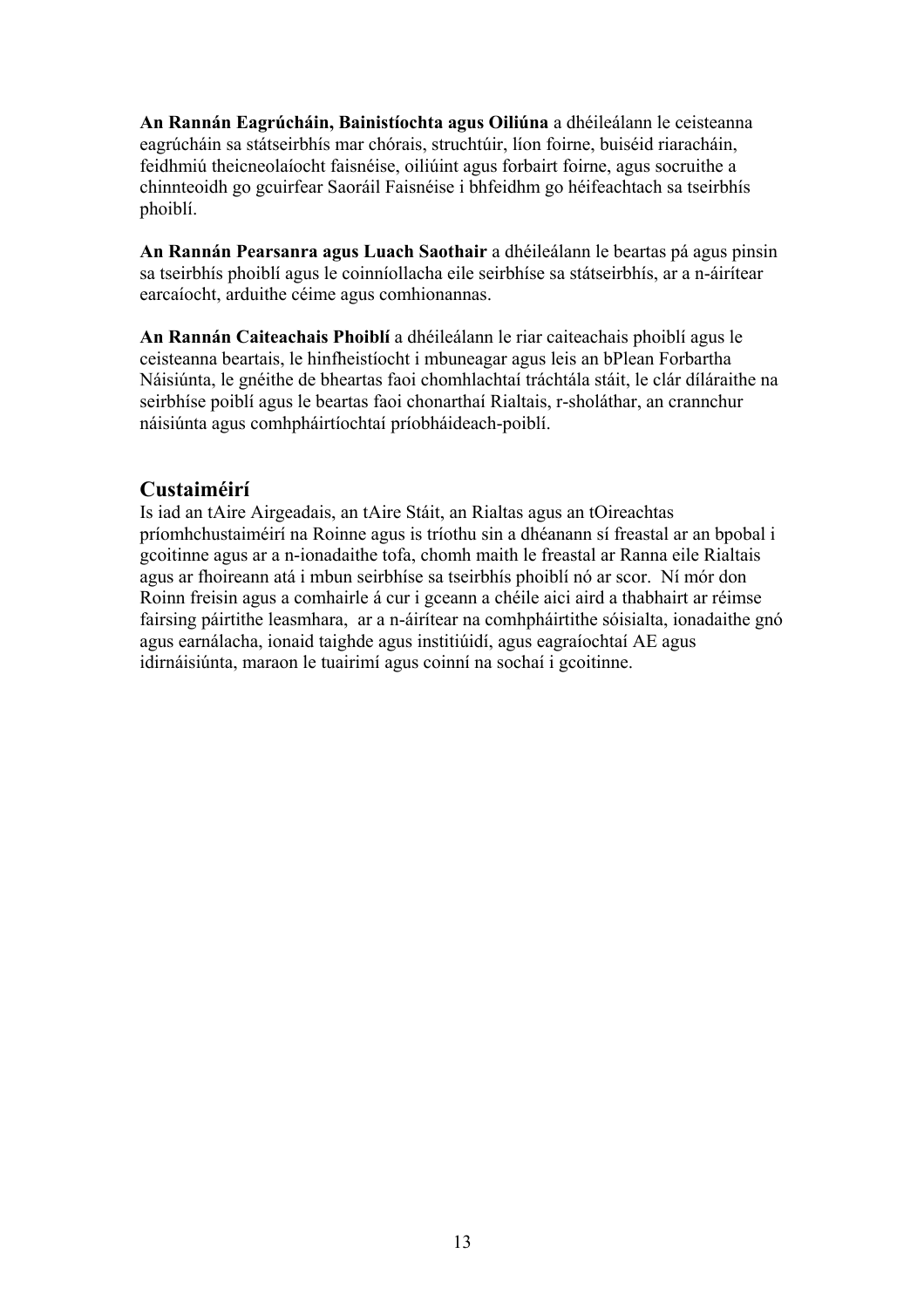<span id="page-12-0"></span>**Organisation, Management and Training Division** deals with civil service organisational issues such as systems, structures, staff numbers, administrative budgets, the application of information technology, staff training and development, and arrangements for ensuring the effective implementation of Freedom of Information in the public service.

**Personnel and Remuneration Division** deals with policy on pay and superannuation in the public service and other conditions of service in the civil service, including recruitment, promotion and equality.

**Public Expenditure Division** deals with public expenditure management and policy issues, infrastructural investment and the NDP, aspects of policy in relation to commercial state bodies, the public service decentralisation programme, and policy on Government contracts, e-procurement, the national lottery and public-private partnerships**.** 

#### **Customers**

The Department's principal customers are the Minister for Finance, the Minister of State, the Government and the Oireachtas, through whom it serves the public at large and their elected representatives, as well as other Government Departments, serving and retired staff in the public service. In formulating its advice, the Department must also have regard to the views of a wide range of interests, including the social partners, business and sectoral representatives, research forums and institutions, and EU and international bodies, as well as the views and expectations of society at large.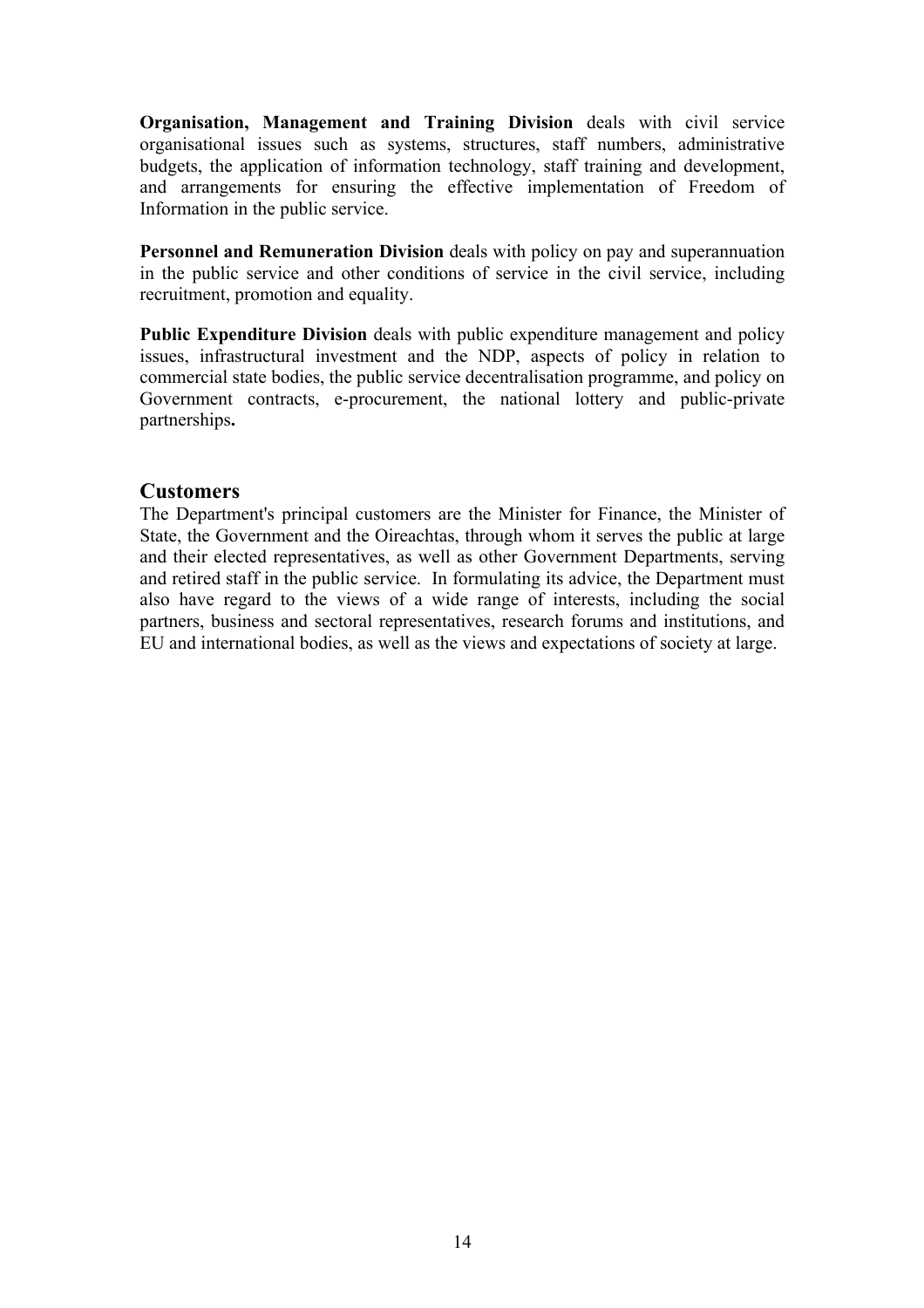### **Caibidil 3 Seirbhísí atá ar fáil trí Ghaeilge cheana féin**

### <span id="page-13-0"></span>**Réamhrá**

De réir a Plean Gníomaíochta um Sheirbhís do Chustaiméirí agus a Cairt Chustaiméirí tá rún ag an Roinn Airgeadais a leordhícheall a dhéanamh freastal ar na custaiméirí sin dá cuid gur mian leo a ngnó a chur i gcrích trí Ghaeilge.

Is é príomhról na Roinne, mar a cuireadh in iúl i gCaibidil 2, comhairle a sholáthar don Aire agus don Rialtas araon maidir le cur i gcrích a n-aidhmeanna agus feidhmiú bheartas an Rialtais. Tá ról ceannasach ag an Roinn maidir le comhairle faoi bheartas a thagann le riachtanais fhadtéarmacha an gheilleagair agus na sochaí i gcoitinne a fhorbairt. De bharr chineál a feidhmeanna agus a cuid oibre ní bhíonn ardleibhéal teagmhála go díreach le baill aonair den phobal i gcoitinne ag an Roinn, ná ní sholáthraíonn sí scéimeanna ná seirbhísí go díreach dóibh, cé is moite dá ndéanann Rannóg na bPinsean in Oifig an Phámháistir Ghinearálta, a chuireann seirbhís íoctha pinsean ar fáil do 14,000 seirbhíseach poiblí atá ar scor.

Is trí Bhéarla is mó a chuireann an Roinn seirbhísí ar fáil, ach cuirtear líon teoranta seirbhísí, seachas na seirbhísí a sholáthraíonn Gaeleagras, ar fáil go dátheangach.

### **Doiciméid/seirbhísí atá ar fáil trí Ghaeilge cheana féin**

Le cois na ndoiciméad a fhoilsítear i nGaeilge agus i mBéarla araon faoi Alt 10 den Acht tá na doiciméid seo a leanas foilsithe i nGaeilge agus i mBéarla cheana féin,

- *an Cód Cleachtais um Rialú Comhlachtaí Stáit;*
- *roinnt foirmeacha pinsin ó Rannóg na bPinsean in Oifig an Phámháistir Ghinearálta;*
- *achoimrí rite, leabhráin faisnéise, fógraíocht agus póstaeirí faoin bPlean Forbartha Náisiúnta;*
- *doiciméid áirithe faoi bheartas comhionannais agus iolarthachta sa* s*tátseirbhís;*
- *tá suíomh gréasáin na Roinne www.finance.gov.ie inseolta i nGaeilge agus i mBéarla agus tá roinnt leathanach agus foilseachán ar fáil ar an suíomh gréasáin i nGaeilge agus i mBéarla araon;*
- *Cártaí Tráchta Chustaiméirí ag ionaid fáiltithe agus cártaí tráchta aiseolais* a*r shuímh ghréasáin.*

Cuirfear óráideanna nó ráitis Airí, agus a leithéidí san Oireachtas san áireamh, nó óraideanna oifigeach sinsearach ar fáil sa teanga/sna teangacha inar tugadh iad.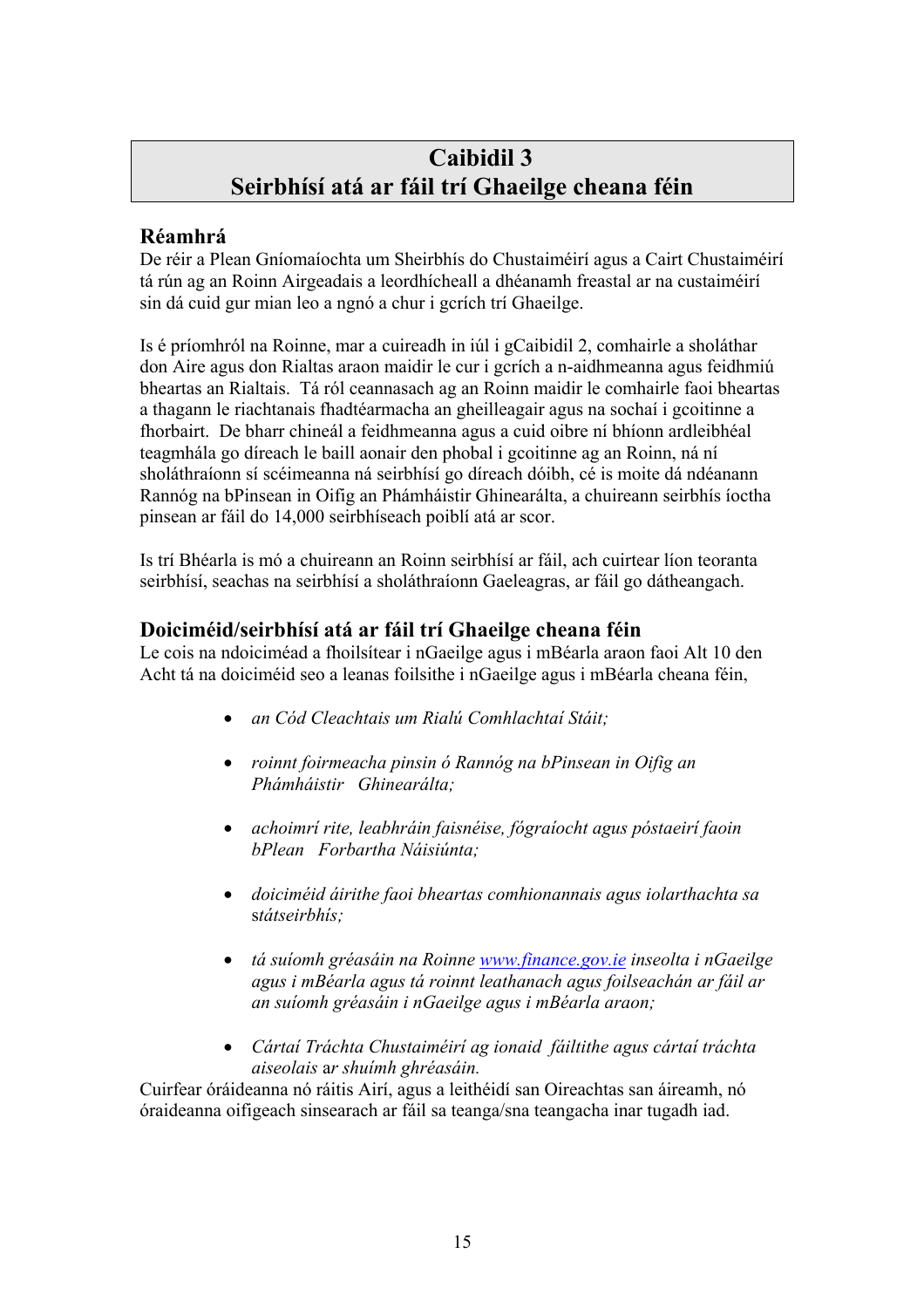### **Chapter 3 Services already available through Irish**

### <span id="page-14-0"></span>**Introduction**

The Department of Finance under its Customer Service Action Plan and Customer Charter is committed to making every effort to accommodate its customers who wish to conduct their business through Irish.

The Department's primary role, as stated in Chapter 2, is the provision of advice to both the Minister and the Government on the achievement of their objectives and the implementation of Government policy. The Department has a central role in developing policy advice consistent with the long-term needs of the economy and society in general. The Department, given the nature of its functions and work, does not have a high level of direct contact with, or provide schemes and services directly to, individual members of the general public, other than the Paymaster General's Office, Pension Section, who provide a pensions payment service to some 14,000 retired public servants.

Services are provided by the Department primarily through English, with limited services, apart from those provided by Gaeleagras, being provided bilingually.

### **Documentation/services already available through Irish**

In addition to the documents which are published in both Irish and English under Section 10 of the Act, the following documents are already published in both Irish and English,

- *the Code of Practice for the Governance of State Bodies;*
- *a number of pension forms from the Paymaster General's Office, Pension Section;*
- *executive summaries, information booklets, advertising and posters on the National Development Plan;*
- *certain documentation on equality and diversity policy in the civil service;*
- *the Department's website www.finance.gov.ie is navigable in both Irish and English, and a number of pages and publications are available on the website in both Irish and English;*
- *Customer Comment cards at receptions and website feedback comment cards.*

Speeches or statements, including those in the Oireachtas, by Ministers or speeches by senior officials will be made available in the language(s) in which they are delivered.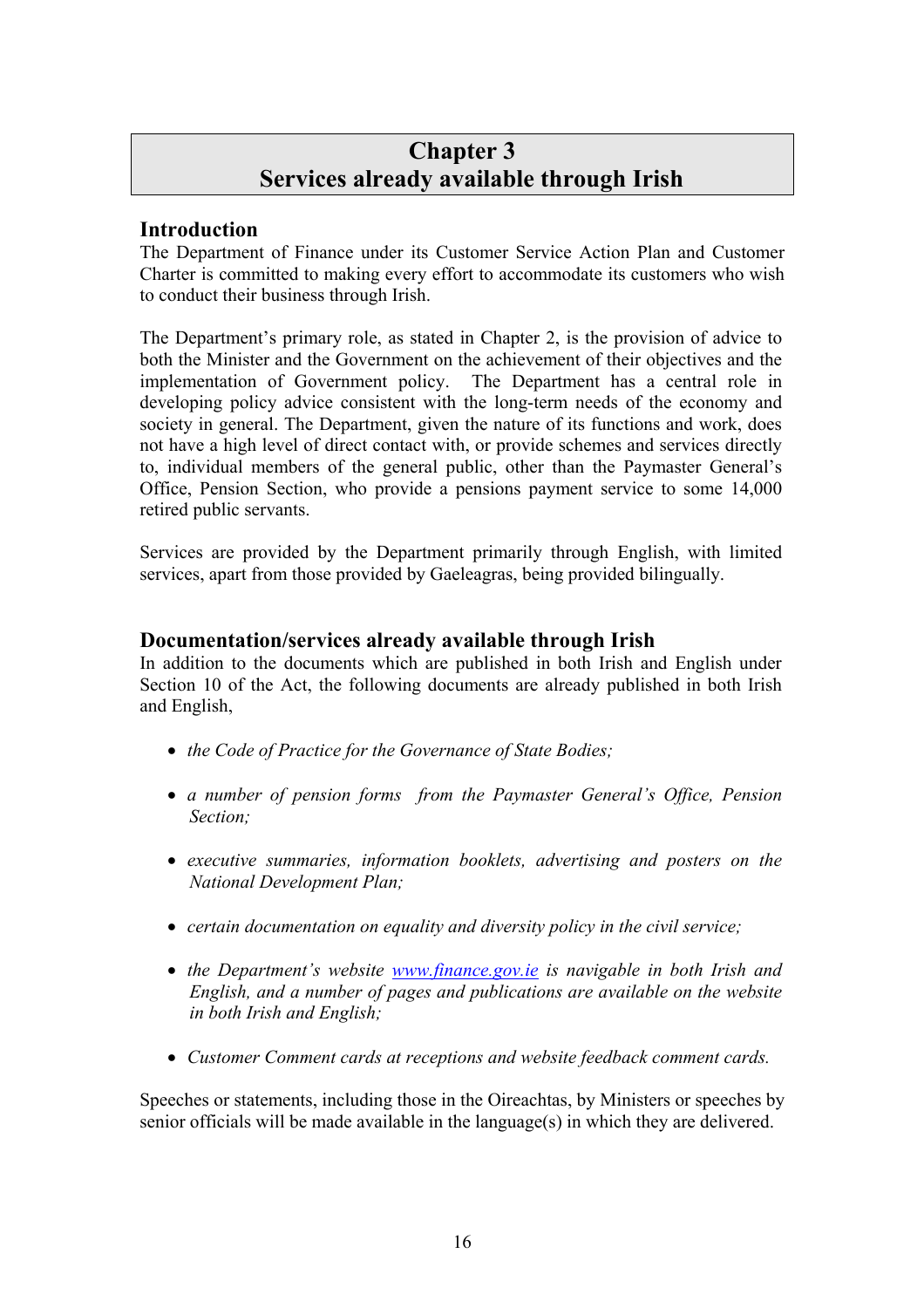### <span id="page-15-0"></span>**Doiciméid/seirbhísí nach bhfuil ar fáil trí Ghaeilge**

De bharr chineál na Roinne bíonn cuid mhór de na doiciméid a chruthaítear lasmuigh de réimse scéime faoi Acht na dTeangacha Oifigiúla ar an ábhar nach seirbhísí don phobal i gcoitinne nó d'aicmí den phobal iad a leithéidí, nó modh cumarsáide i dtaca le seirbhísí dá leithéidí. Leanfar ag soláthar a lán doiciméad i mBéarla amháin agus an scéal amhlaidh. Áirítear orthu sin doiciméid a chruthóidh an Roinn a mbeidh luí le cúrsaí speisialtachta nó teicniúla acu, ach nach le haghaidh an phobail i gcoitinne iad. Ina measc sin bheadh iarratais ar dhoiciméid thairisceana, foirmeacha iarratais mhóra a mbeadh a lán mionsonraí á lorg iontu, ciorcláin agus lámhleabhair oiliúna inmheánacha.

#### **Gaeleagras**

Is trí Ghaeleagras na Seirbhísí Poiblí a bhíonn an chuid is mó de chaiteachas na Roinne Airgeadais ar Ghaeilge sa Roinn. Bunaíodh Gaeleagras sa Roinn in 1971 agus cur chun cinn na Gaeilge ar fud na Státseirbhíse mar aidhm ghinearálta leis. Tá iarracht shuntasach á déanamh i gcónaí ag Gaeleagras chun úsáid na Gaeilge sa Státseirbhís a chur chun cinn agus a fhorbairt agus tacaíocht d'fheidhmiú Acht na dTeangacha Oifigiúla san áireamh. Is i nGaeilge a chuireann Gaeleagras a sheirbhísí go léir ar fáil. Tugtar faisnéis faoi Ghaeleagras i gCaibidil 5.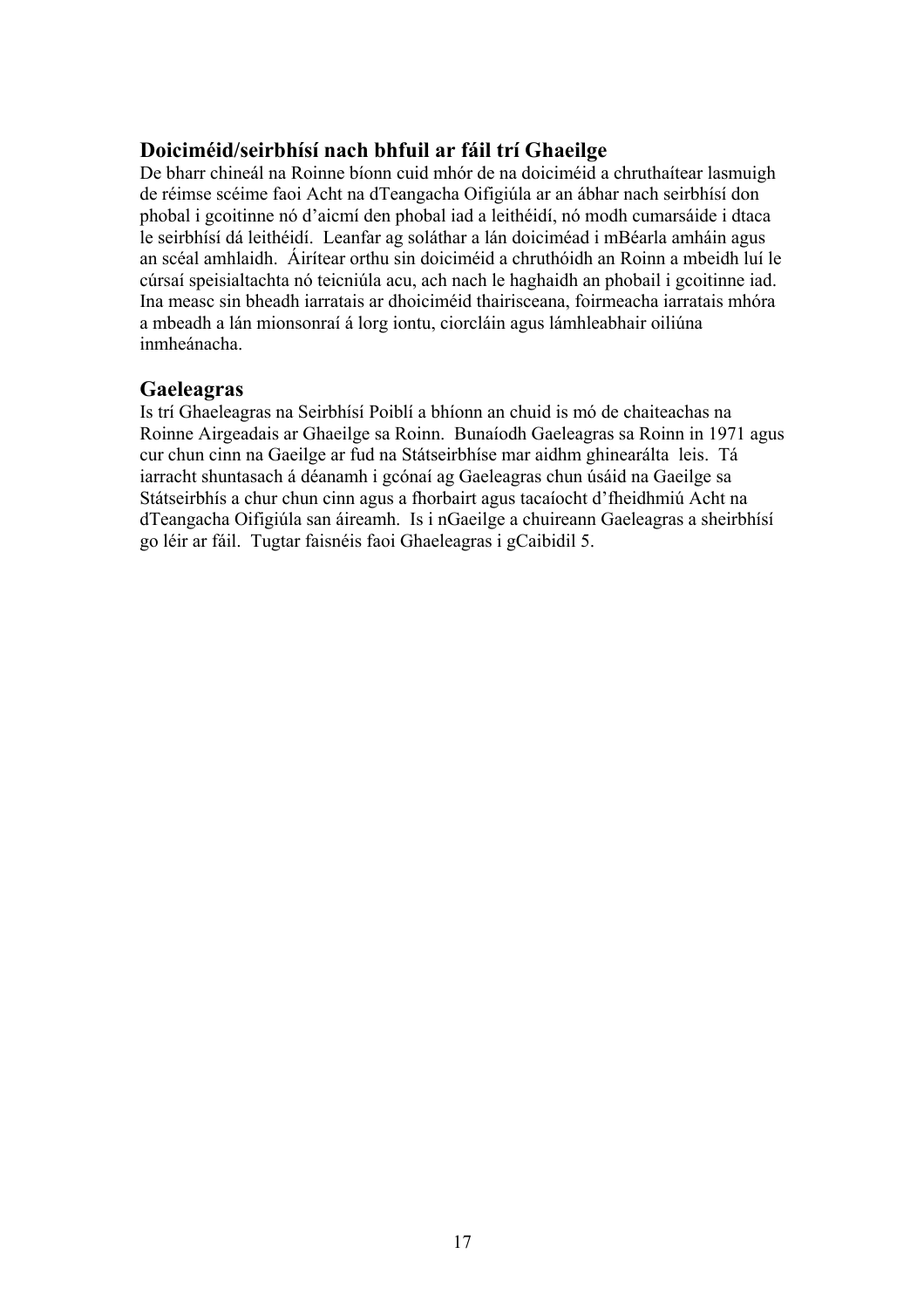#### <span id="page-16-0"></span>**Documentation/services not available through Irish**

Because of the nature of the Department, a large proportion of documentation produced is outside the scope of a scheme under the Official Languages Act, not being services to the general public or classes of the general public or the means of communication in relation to such services. As such, many documents will continue to be available in English only. This includes documents of a specialist or technical nature produced by the Department not designed for the general public including, request for tender documentation, large and detailed application forms, circulars and internal instruction manuals.

#### **Gaeleagras**

The main area of expenditure in relation to the Irish language in the Department of Finance is through Gaeleagras na Seirbhísí Poiblí. Gaeleagras was established in the Department in 1971 with the general aim of promoting the Irish language throughout the Civil Service. Gaeleagras continue to make a significant contribution to the promotion and development of the use of Irish in the Civil Service including supporting the implementation of the Official Languages Act 2003. Gaeleagras provide all their services through Irish. Information in relation to Gaeleagras is provided in Chapter 5.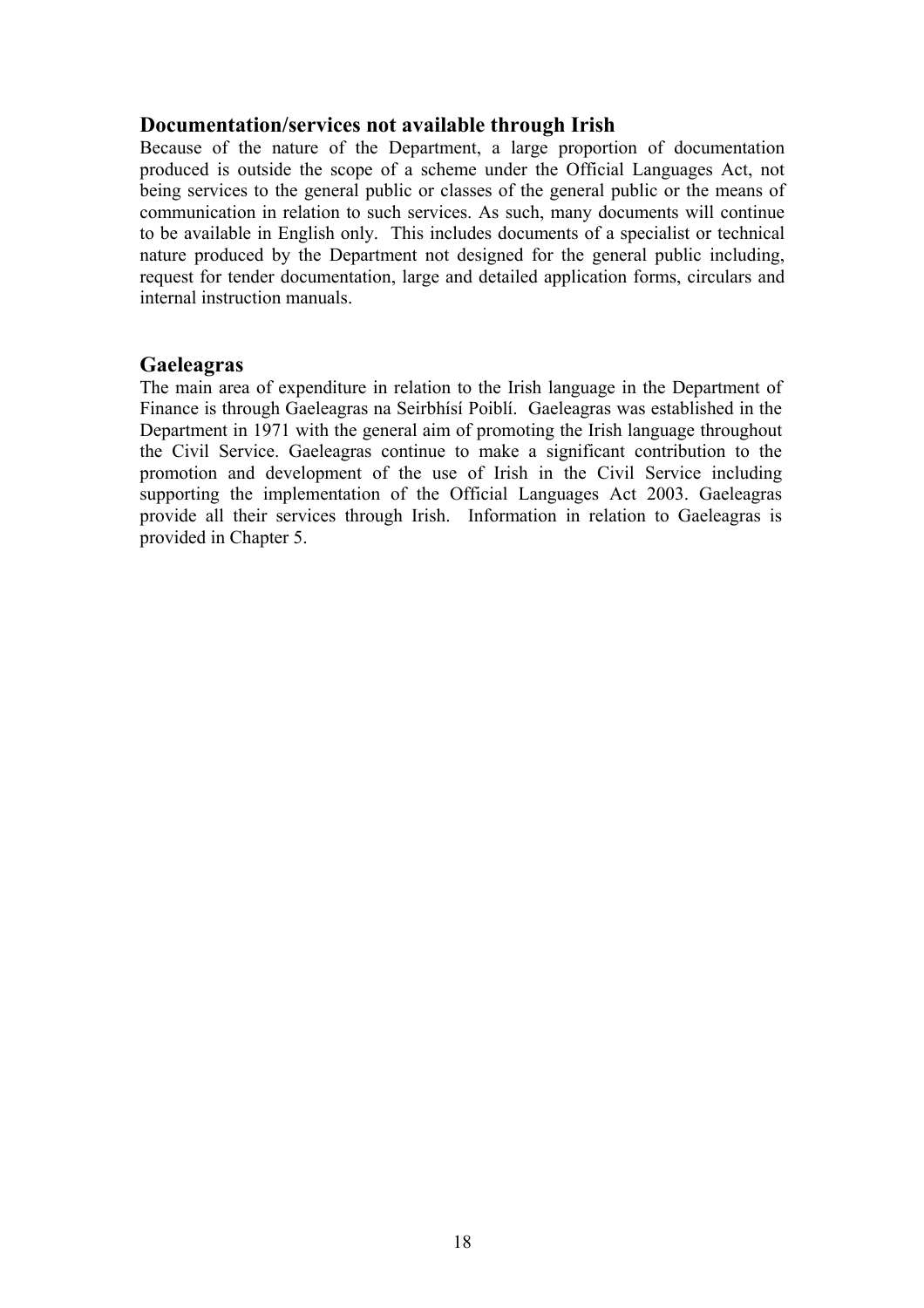### <span id="page-17-0"></span>**Caibidil 4 Feabhsú Seirbhísí a sholáthraítear go dátheangach**

### **Réamhrá**

Roinn í an Roinn Airgeadais a bhfuil beartas mar chúram uirthi. Ar an ábhar sin is iad an tAire agus an tAire Stáit, an Rialtas agus an tOireachtas, Ranna eile Rialtais, foireann atá i mbun seirbhíse sa tseirbhís phoiblí nó atá ar scor, an tAE agus eagraíochtaí idirnáisiúnta eile maraon leis na comhpháirtithe sóisialta, ionadaithe gnó agus earnálacha, ionaid agus institiúidí taighde, agus an pobal i gcoitinne a príomhchustaiméirí. Ina theannta sin, mar Roinn cheannasach ní féidir cuid mhór dár dtáirgeacht a sheachadadh ach in éineacht nó i gcomhar le Ranna, Oifigí agus comhlachtaí poiblí eile

De bharr chineál na bhfeidhmeanna atá ag an Roinn agus a cuid oibre déileálann cuid mhór dá Rannáin go díreach le Ranna eile, le Coimisiún an AE, leis an Oireachtas, le hinstitiúidí airgeadais agus lena foireann féin. Is fiorbheag an plé, nó ní bhíonn aon phlé, go díreach acu le baill den phobal i gcoitinne ó lá go lá.

### **Gnéithe d'Acmhainní Daonna/Bearta chun eolas agus inniúlacht sa Ghaeilge a neartú sa Roinn**

Tá breis bheag agus 600 duine ar fhoireann na Roinne Airgeadais faoi láthair. Tá príomhoifig na Roinne suite i dTithe an Rialtais, Sráid Mhuirfean, Baile Átha Cliath 2, ach tá lucht foirne ar shé láthair eile i mBaile Átha Cliath chomh maith. Ina theannta sin tá beartaithe, mar chuid de chlár díláraithe an Rialtais, codanna den Roinn a athshuíomh sa Tulach Mhor agus i gCill Dara. Níl oifigí ná foireann ar bith ag an Roinn i gceantair Ghaeltachta.

Tá rún ag an Roinn tógáil ar an leibhéal eolais agus inniúlachta i gcás scileanna sa Ghaeilge atá sa Roinn i láthair na huaire. D'fhonn leibhéal na hoilteachta sa Ghaeilge atá i measc na foirne a fháil amach rinneadh suirbhé ar an bhfoireann ag iarraidh orthu a gcumas an Ghaeilge a scríobh, a léamh agus a labhairt a mheas agus a chur in iúl an raibh siad sásta go gcuirfeadh leibhéal a gcuid eolais agus a scileanna mar atá sé ar a gcumas bheith ar liosta teagmhála don Roinn (i.e. an mbeidís in ann agus toilteanach plé le glaoiteoirí a chuirfeadh oibreoirí lasc-chlár na Roinne nó an oifig fáilte i dteagmháil leo. Cé go bhfuarthas neart freagraí de thoradh an tsuirbhé léiríodh go follasach go bhfuil an leibhéal inniúlachta atá ar fáil lasmuigh de Ghaeleagras chun déileáil le ceisteanna riarcháin agus teicniúla teoranta go leor.

Beidh gá le hiarracht mhór thar achar fada blianta chun leibhéal eolais agus inniúlachta i gcás na Gaeilge a ardú. Is iad oiliúint agus forbairt fhoireann na Roinne an príomhbhealach le cumas na Roinne a neartú chun go mbeidh sí in ann níos mó dá gnó a dhéanamh trí Ghaeilge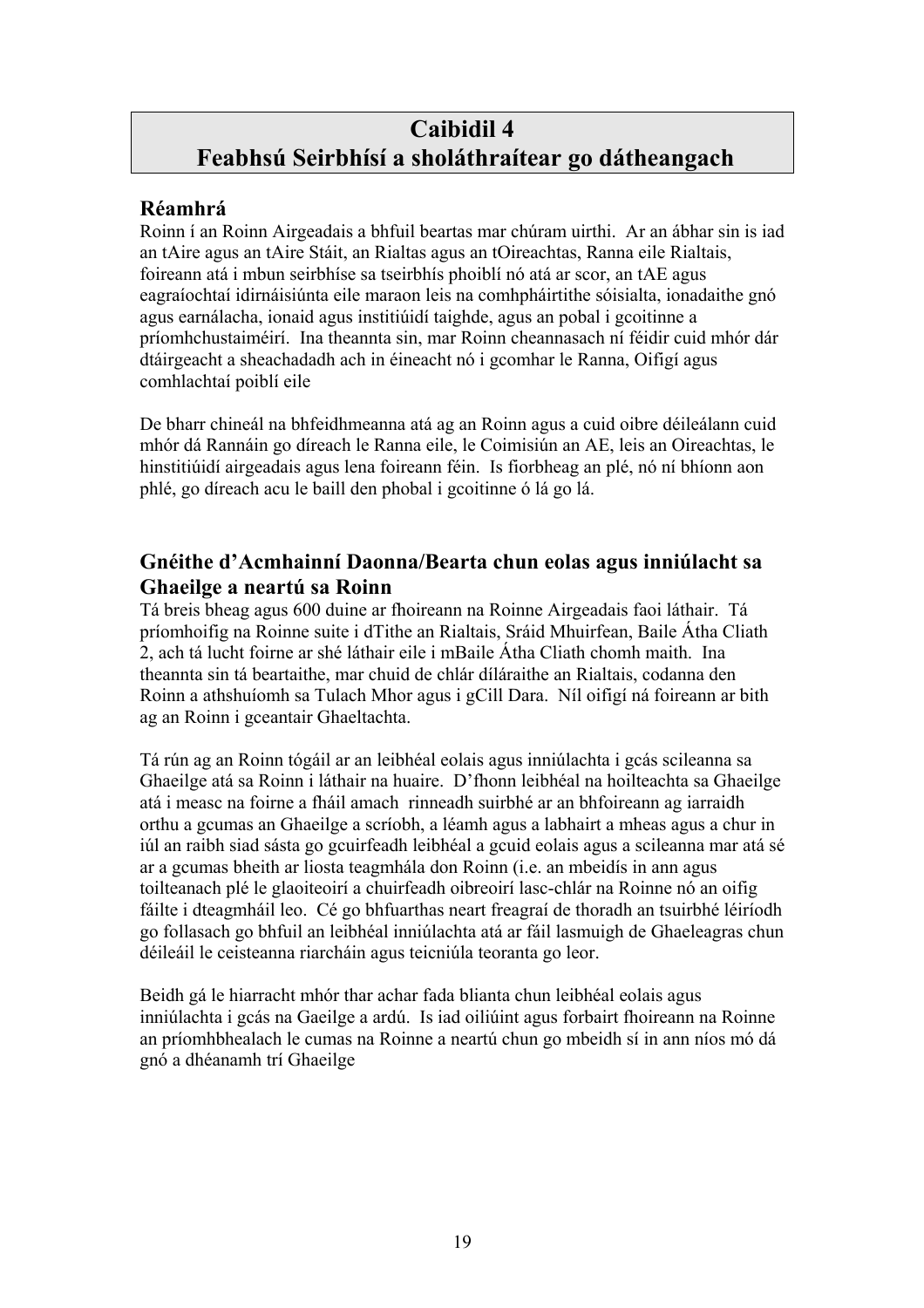### <span id="page-18-0"></span>**Chapter 4 Enhancement of Services to be provided bilingually**

### **Introduction**

The Department of Finance is a policy Department. As such its main customers are the Minister and Minister of State, the Government and the Oireachtas, other Government Departments, serving and retired staff in the public service, the EU and other international bodies as well as the social partners, business and sectoral representatives, research forums and institutions, and the general public. In addition, as a central Department, many of our outputs can be delivered only in conjunction or in co-operation with other Departments, Offices and public bodies.

Given the nature of the Department's functions and work many of its Divisions deal directly with other Departments, EU Commission, the Oireachtas, financial institutions and its own staff. They have little or no day to day dealings directly with members of the general public.

### **Human Resources Aspects/Measures to strengthen knowledge of and competency in Irish in the Department**

The Department of Finance has currently just over 600 staff members. The Department's main office is at Government Buildings, Merrion Street, Dublin 2, but staff are also located at six other locations in Dublin. Furthermore as part of the Government decentralisation programme, plans are being progressed to re-locate parts of the Department to Tullamore and Kildare. The Department has no offices or staff in Gaeltacht areas.

The Department is committed to building on the existing levels of knowledge and competency in relation to Irish language skills currently available within the Department. In order to ascertain the level of expertise in Irish among staff a survey has been carried out of staff asking them to rate their ability to write, read and speak Irish and to indicate if they were satisfied their existing level of knowledge and skills would enable them to be included in a contact list for the Department (i.e. would they be able and willing to accept callers referred from the Department's switchboard operators or reception). While a large response to the survey was received, it clearly indicated that, outside Gaeleagras, the existing level of competence to deal with administrative and technical issues through Irish is rather limited.

There will be a need for significant effort over a long number of years to raise the level of knowledge and competency in relation to the Irish language. The principal mechanism to deepen the capacity of the Department to transact more of its business through the medium of Irish is the training and development of the Department's staff.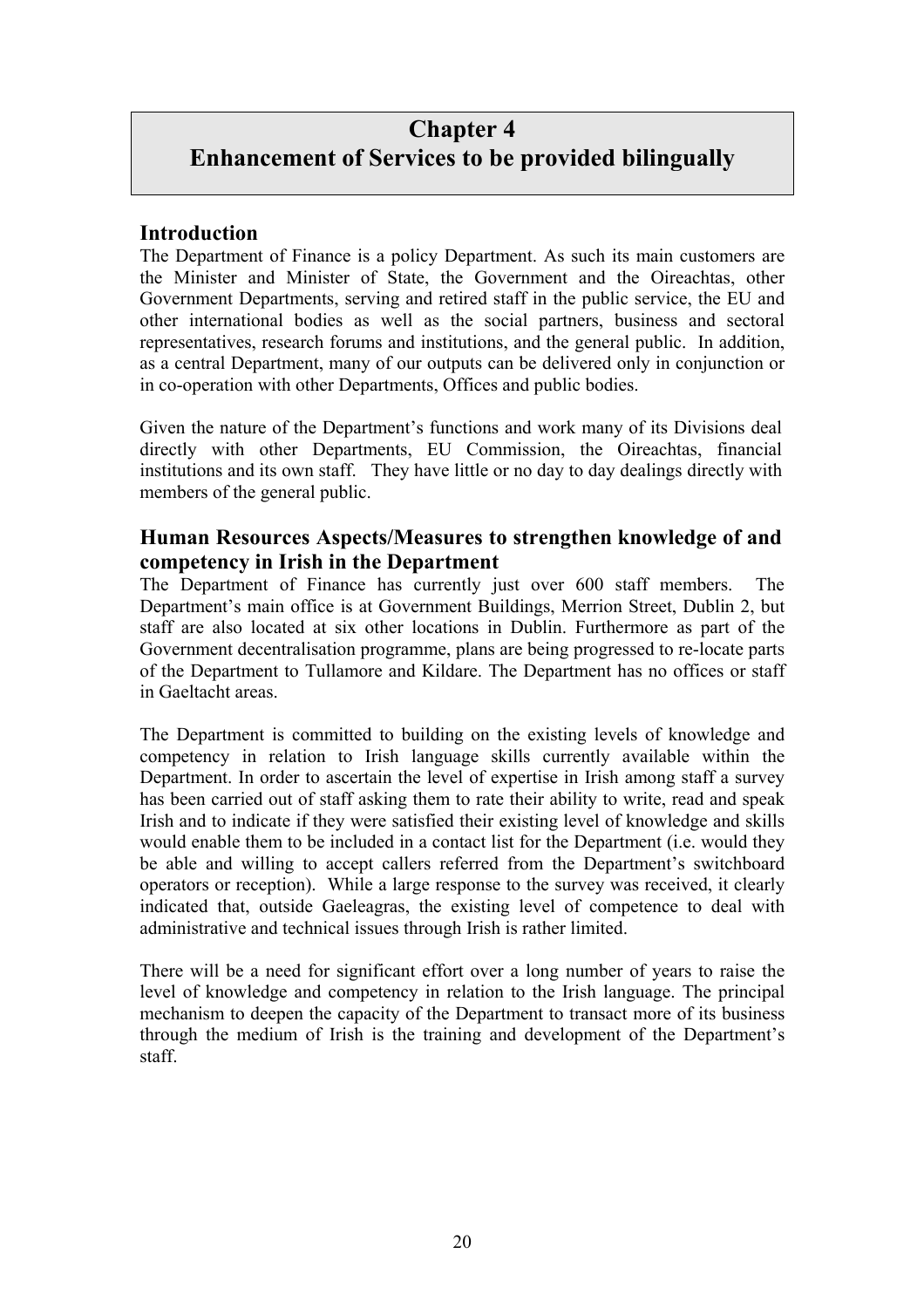<span id="page-19-0"></span>Leanfaidh an Roinn ag lorg deonach breise chun seirbhís i nGaeilge a sholáthar ar fud na Roinne de réir mar a bheas forbairt ag teacht faoi acmhainn sa Ghaeilge. Le comhaontú na foirne féin sainaithneofar a leithéidí ar bhealach cuí ar liostaí teileafóin agus ar chairteanna eagrúcháin.

Sa chomhthéacs seo agus mar chuid de rún leanúnach oiliúint agus forbairt chuí a chur ar fáil do lucht foirne chun riachtanais chustaiméirí na Roinne atá ag teacht i gcrích a shásamh agus chun acmhainn na foirne a fhorbairt tá beartaithe beart a dhéanamh i gcaitheamh na tréimhse a mbeidh an scéim reatha i bhfeidhm chun leibhéal na Gaeilge i measc na foirne atá sa Roinn a fheabhsú mar a leanas:

- leanfaidh an Roinn ag réiteach an bhóthair do lucht foirne freastal ar réimse ranganna Gaeilge, go háirithe ranganna a chuirfidh Gaeleagras ar fáil;
- leanfaidh an Roinn ag réiteach an bhóthair do lucht foirne a dhéanfaidh freastal ar ranganna Gaeilge le linn uaireanta oifige;
- cuirfear lucht foirne ar an eolas faoin réimse ranganna Gaeilge d'ardchaighdeán a bheas ar fáil lasmuigh d'uaireanta oifige (e.g. Dioplóma tríú leibhéal sa Ghaeilge; Sult; Gael-Linn agus eile) agus faoi réir théarmaí na Scéime um Aisíoc Táillí ar Oideachas Iariontrála tabharfar cabhair airgid do lucht foirne a bheas ag gabháil do chúrsaí mar sin.

Cuirfear an obair ullmhúcháin i gcrích d'fhonn aghaidh a thabhairt ar iarracht a dhéanamh seirbhís d'ardchaighdeán aon le haon a sholáthar i gcás rannóga ábhartha den Roinn sa dara scéim agus i scéimeanna níos faide anonn.

Féadfaidh tuilleadh forbartha sa limistéar seo ceisteanna faoi earcaíocht foirne agus faoi bheartas faoi arduithe céime a mhúscailt, ábhair a thagann faoi réim fhorálacha reachtúla agus chomhaontuithe a thugtar i gcrích go lárnach idir taobh na Foirne agus an taobh Oifigiúil de chóras Chaidrimh Thionsclaíochta na státseirbhíse. Tabharfaidh an Roinn Airgeadais, agus aghaidh á tabhairt ar riachtanais an Achta laistigh den Roinn aici, lán-aird ar aon bhearta a fhorbrófar agus ar a n-aontófar lena gcur i bhfeidhm ar fud na státseirbhíse.

### **Feabhsú Seirbhísí a sholáthraítear go dátheangach**

De réir shuirbhéanna ar chustaiméirí, liostaí d'éilimh ar sheirbhísí Gaeilge atá déanta ag an bhfoireann agus amas ar an suíomh gréasáin i gcásanna ina mbíonn leaganacha Gaeilge agus leaganacha Béarla de dhoiciméid ar fáil ar an ngréasán bíonn éileamh chustaiméirí na Roinne ar sheirbhísí i nGaeilge an-íseal.

D'fhonn idir leibhéal agus chaighdeán na seirbhísí a chuireann sí ar fáil go dátheangach don phobal a fheabhsú cuirfidh an Roinn na bearta seo a leanas, idir ghinearálta agus shainiúla, i bhfeidhm faoi dheireadh na scéime seo.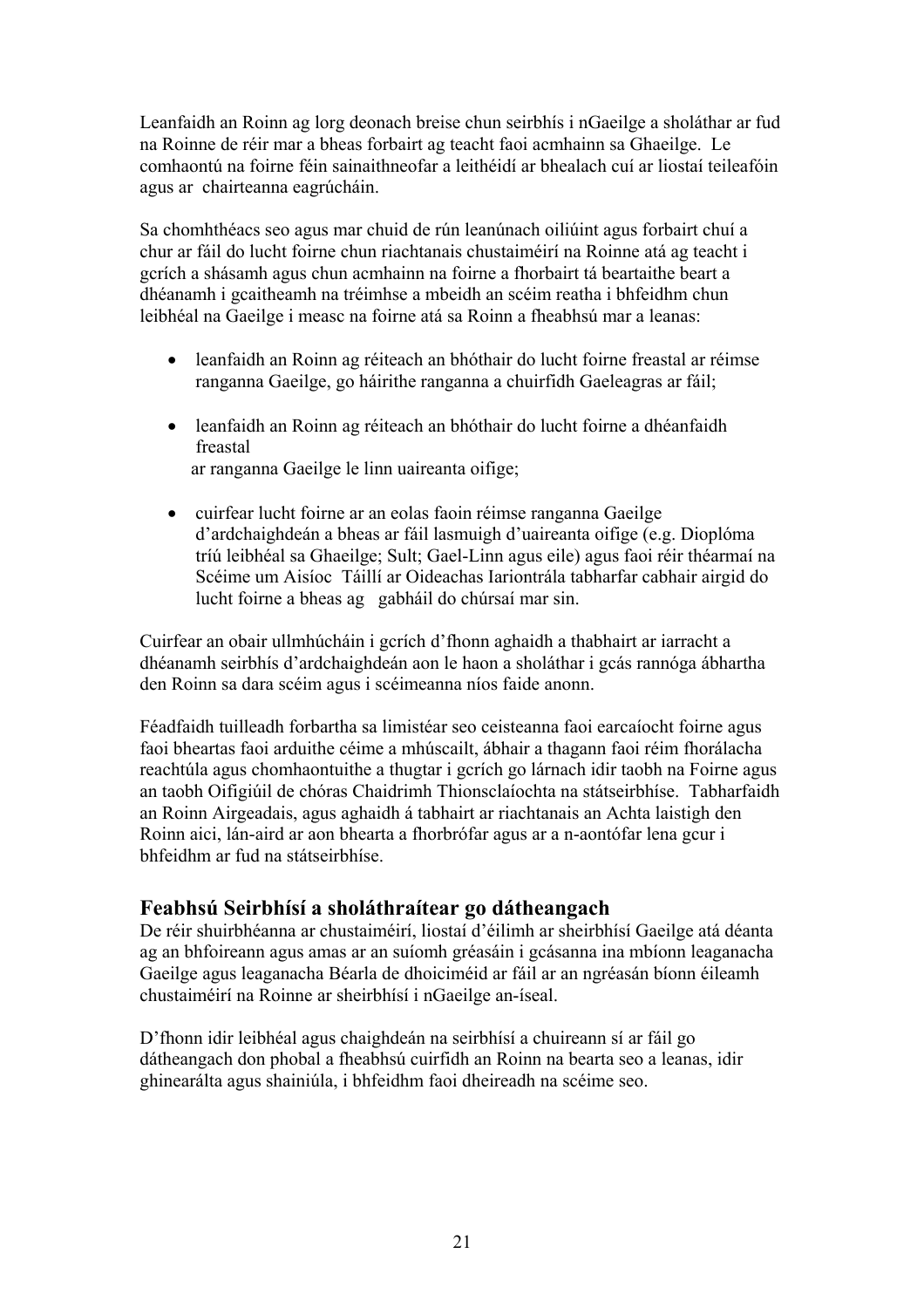<span id="page-20-0"></span>The Department will continue to seek additional volunteers to provide Irish Language services across the Department as Irish language capability develops. With the agreement of staff they will be identified in an appropriate way on telephone lists and organisation charts.

In this context, and as part of an ongoing commitment to provide appropriate training and development for staff to meet the evolving needs of the Department's customers and to develop the potential of staff, it is planned to take the following steps throughout the duration of the current scheme to enhance the level of Irish among staff in the Department:

- the Department will continue to facilitate staff attending a range Irish language classes especially those provided by Gaeleagras;
- the Department will continue to facilitate staff attending Irish language classes during office hours;
- advice will be provided to staff in relation to the range of high-quality Irish language classes available outside office hours (e.g. third-level Diploma in Irish; Sult, Gael-Linn, etc) and financial support will be provided to staff pursuing such courses under the terms of the Post-Entry Education Refund of Fees Scheme.

This preparatory work will be carried out with a view to addressing the issue of seeking to provide a quality one to one service from relevant sections of the Department in  $2<sup>nd</sup>$  and subsequent schemes.

The further development of this area may raise questions of staff recruitment and promotion policy, which are governed by statutory provisions and agreements negotiated centrally between Staff and Official sides of the Industrial Relations machinery for the civil service. The Department of Finance, in addressing the needs of the Act within the Department, will have full regard to any measures which are developed and agreed for application across the civil service.

### **Enhancement of Services provided bilingually**

Based on customer surveys, staff inventory of demand for Irish language services from customers and website hits where Irish and English versions of documents are available on the web, the demand for services in Irish by the Department's customers is very low.

With a view to improving both the level and standard of its services provided bilingually to the public the Department will implement the following general and specific measures by the end of this scheme.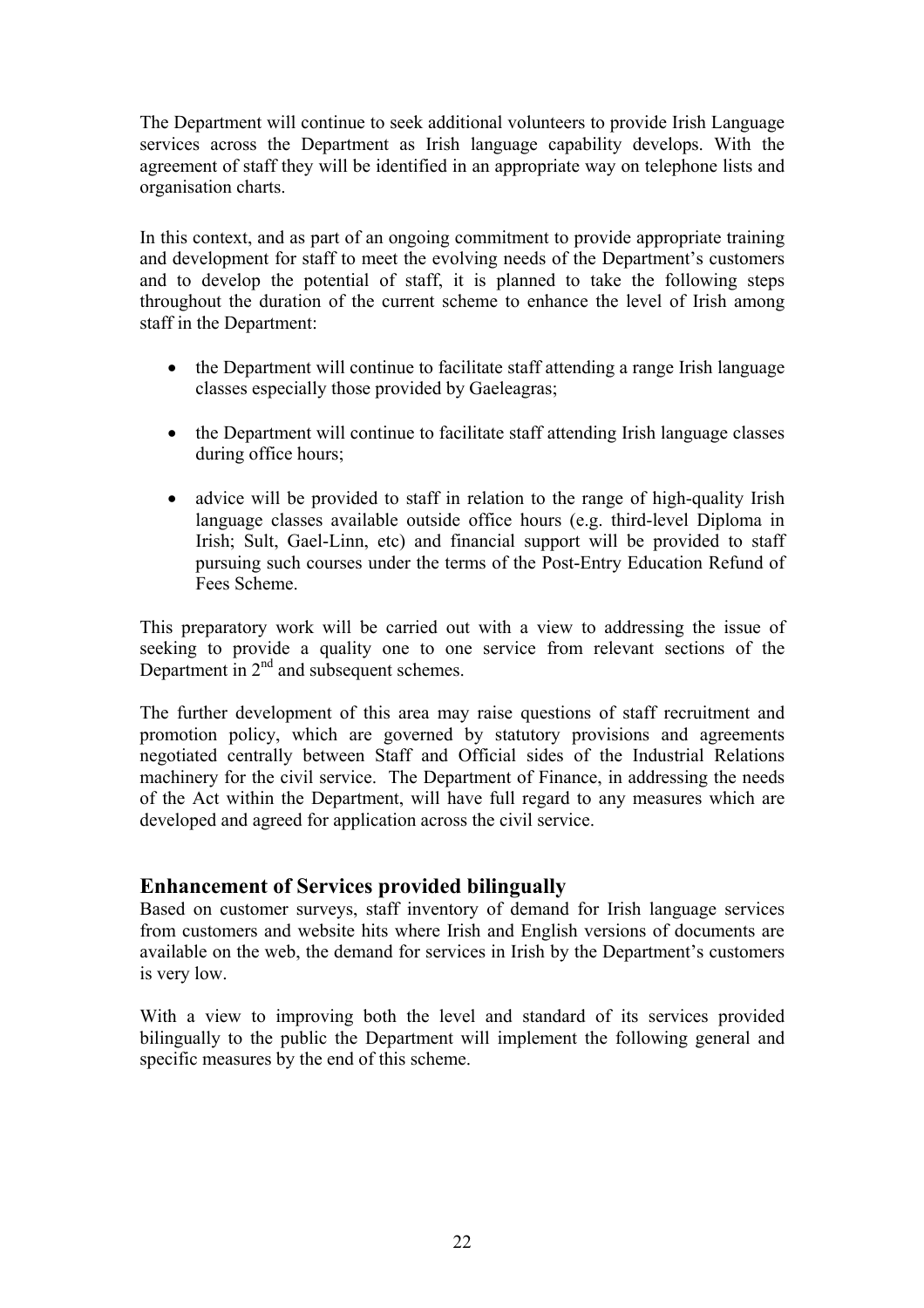### <span id="page-21-0"></span>**Bearta ginearálta**

- Tairgeofar oiliúint d'fháilteoirí/oibreoirí lasc-chlár, daoine a bhíonn ar an gcéad phointe teagmhála leis an bpobal, chun go mbeidh ar a gcumas ainm na Roinne a thabhairt i nGaeilge agus i mBéarla agus chun go mbeidh eolas acu ar bheannachtaí bunúsacha na Gaeilge.
- Sainaithneofar baill den fhoireann a bheas toilteanach déileáil le fiosruithe teileafóin i nGaeilge le 'G' ar liostaí teileafóin a chuirfear ar fáil d'fháilteoirí agus d'oibreoirí lasc-chlár. Aistreoidh oibreoirí lasc-chlár nó fáilteoirí glaonna a thiocfaidh i nGaeilge go cainteoir Gaeilge sa Rannán a mbainfidh an glao leis.
- Cuirfear fógraí réamhthaifeadta béil teileafóin a thabharfar isteach ar fáil i nGaeilge agus i mBéarla.
- Beidh cead ag baill aonair den fhoireann fógraí glórphoist teileafóin a fhágáil sa teanga (sna teangacha) is rogha leo.
- Cuirfidh an Roinn feasacht ar theangacha san áireamh mar chuid de chúrsaí oiliúna ar Ionduchtú agus ar Sheirbhís do Chustaiméirí araon lena chinntiú go dtuigfidh lucht foirne cén fáth a bhfuil sé d'aidhm ag an Roinn leibhéal na seirbhísí a chuirfear ar fáil go dátheangach a ardú, comhthéacs agus cúlra an bheartais, agus cén chaoi a rachaidh an beartas i bhfeidhm ar a gcuid oibre.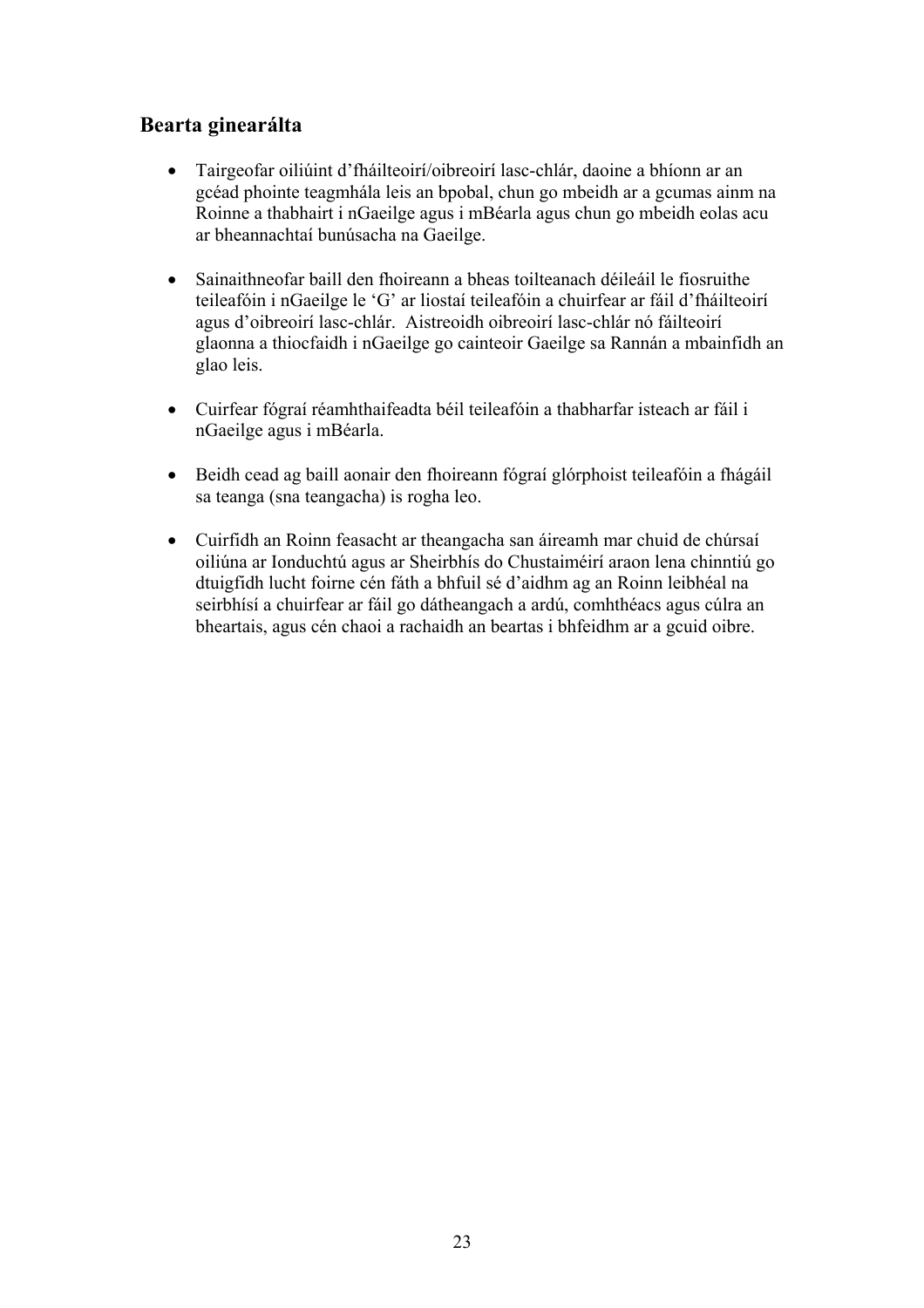### <span id="page-22-0"></span>**General measures**

- Receptionist/switchboard operators, who are the first points of contact with the public, will be offered training to enable them to be able to provide the name of the Department in Irish and English and to be familiar with the basic greetings in Irish.
- Staff who are willing to deal with telephone queries in Irish will be identified by a 'G' on phone lists provided to receptionist and switchboard operators. Calls received in Irish will be transferred by the switchboard operators or receptionist to an Irish speaker in the relevant Division.
- Telephone pre-recorded oral announcements introduced will be provided in Irish and English.
- Individual staff members are free to leave telephone voice mail announcements in the language(s) of their choice.
- The Department will include language awareness as part of both Induction and Customer Service training courses so as to ensure that staff understand why the Department is aiming to increase the level of services provided bilingually, the context and background to the policy and how the policy will affect their work.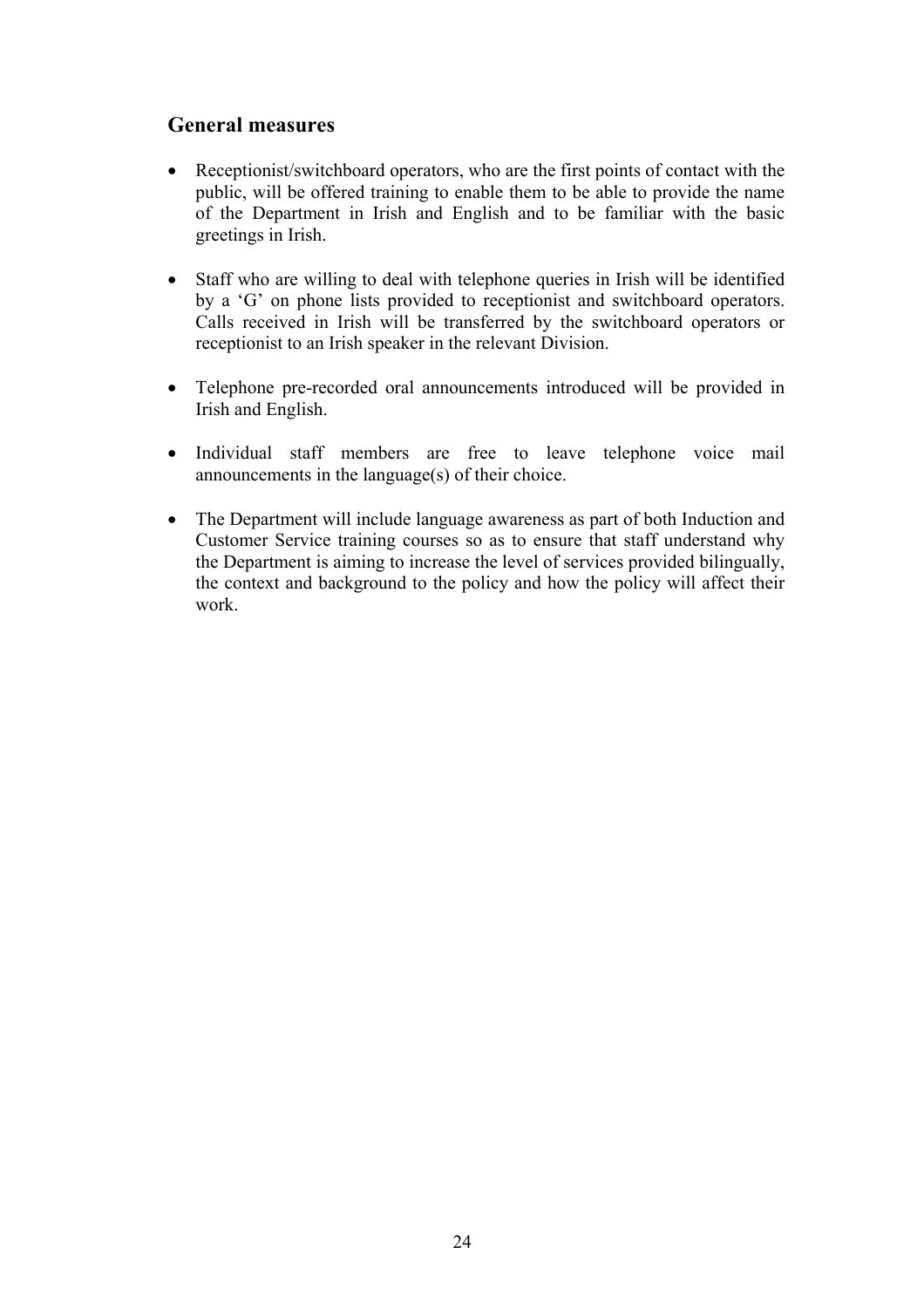### <span id="page-23-0"></span>**Rannóg na bPinsean in Oifig an Phámháistir Ghinearálta**

Cuireann Ránnóg na bPinsean in Oifig an Phámháistir Ghinearálta seirbhís íocaíochta pinsean ar fáil do 14,000 éigin seirbhíseach poiblí atá ar scor. Is iad príomhchustaiméirí na rannóige mar sin foireann seirbhíse poiblí atá ar scor agus atá ar phárolla pinsin agus a dteaghlaigh, teaghlaigh lucht foirne atá marbh agus gníomhaireachtaí tráchtála éagsúla lena n-íoctar asbhaintí as pinsin e.g. comhlachtaí árachais sláinte.

Chun leibhéal na seirbhíse a chuirtear ar fáil go dátheangach dá custaiméirí a fheabhsú déanfaidh an rannóg faoi dheireadh na scéime seo:

- na foirmeacha go léir agus aon bhileoga faisnéise a ghabhann leo a chuireann an rannóg ar fáil i nGaeilge agus i mBéarla araon a sholáthar go dátheangach faoi aon chlúdach amháin nó i leaganacha ar leith Gaeilge agus Béarla. Sa chás nach mbeifear in ann foirm agus an bhileog faisnéise a ghabhann léi a sholáthar go dátheangach faoi chlúdach amháin rachfar i gcomhairle go fuinniúil lena custaiméirí faoi cén leagan de dhoiciméad ab fhearr leo a fháil. Tabharfar na foirmeacha dátheangacha faoi chlúdach amháin isteach de réir mar a bheas caitheamh ag teacht ar an soláthar atá ann faoi láthair agus na foirmeacha nua á gclóbhualadh.
- foirmeacha a chuireann comhlachtaí eile ar fáil ach a scaipeann an rannóg ar a custaiméirí a chur thart go dátheangach ach iad a bheith ar fáil amhlaidh;
- an Nuachtlitir Bhliantúil do Phinsinéirí a fhoilsiú go comhuaineach i nGaeilge agus i mBéarla.

### **Monatóireacht**

Chun go mbeifear in ann monatóireacht a dhéanamh ar éileamh déanfar litreacha, glaonna teileafóin, iarratais agus eile a gheofar i nGaeilge in Oifig an Phámháistir Ghinearálta a logáil.

### **Oiliúint**

Ó tharla go bhfuil cumas na foirne atá ann i láthair na huaire déileáil leis an bpobal i nGaeilge teoranta bíonn an rannóg ag brath ar Ghaeleagras agus ar aistritheoirí seachtracha chun cabhair a fháil i gcás comhfhreagrais, glaonna teileafóin agus eile. Tairgeofar oiliúint i gcomhrá bunúsach agus i scileana scríbhneoireachta a bhaineann le hábhar a gcuid oibre don fhoireann. Táthar chun an rannóg a dhílárú go dtí an Tulach Mhór, beart a mbeidh athrú mór foirne mar thoradh air i gcaitheamh na bliana atá le teacht agus gan mórán eolais ar fáil faoi láthair faoina gcumas Gaeilge. Breithneofar riachtanais oiliúna foirne nua dá leithéid agus na rúin atá sa scéim seo á gcur san áireamh.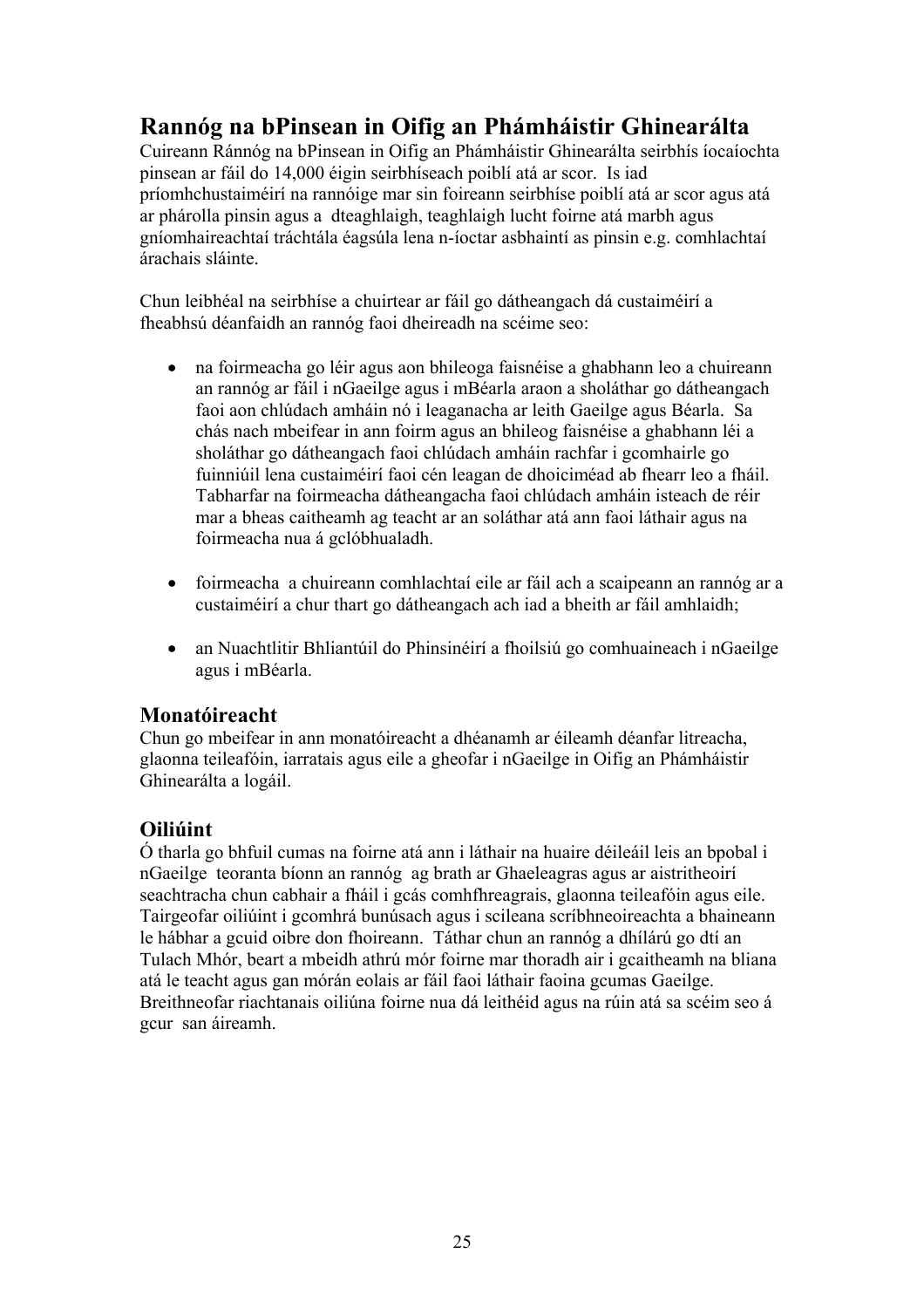### <span id="page-24-0"></span>**Paymaster General's Office, Pension Section**

The Paymaster General's Office, Pensions Section, provides a pensions payment service to some 14,000 retired public servants.

The main customers of the section are therefore retired public service staff on pension payroll and their families, families of deceased staff and various commercial agencies to which deductions from pensions are paid over to e.g. health insurance companies.

To improve the level of service provided bilingually to its customers the section will by the end of this scheme:

- make available all forms and any accompanying information leaflets produced by the section in both Irish and English, either bilingually under one cover or as separate Irish and English versions. Where it is not practicable to produce a form /accompanying information leaflet bilingually under one cover its customers will be consulted proactively as to which version of documentation they would prefer to receive. The bilingual forms under one cover will be introduced as current stocks expire and new forms are printed;
- forms produced by other bodies, but circulated to its customers by the section, will be circulated bilingually where they are so available
- the section's Annual Newsletter for Pensioners will be published simultaneously in Irish and English;

### **Monitoring**

Letters, phone calls, requests, etc, received in Irish in the office of the Pay Master Generals will be logged to allow for monitoring of demand.

### **Training**

 As there is limited capability among the current staff to deal with the public in Irish at present, the section is reliant on Gaeleagras and external translators for help with correspondence, phone calls, etc. Staff will be offered training in basic Irish conversation and writing skills relevant to their work. The section is being decentralised to Tullamore which will involve a large turnover of staff with a currently unknown Irish language capability over the next year. The training requirements of such new staff will be considered having regard to the commitments in this scheme.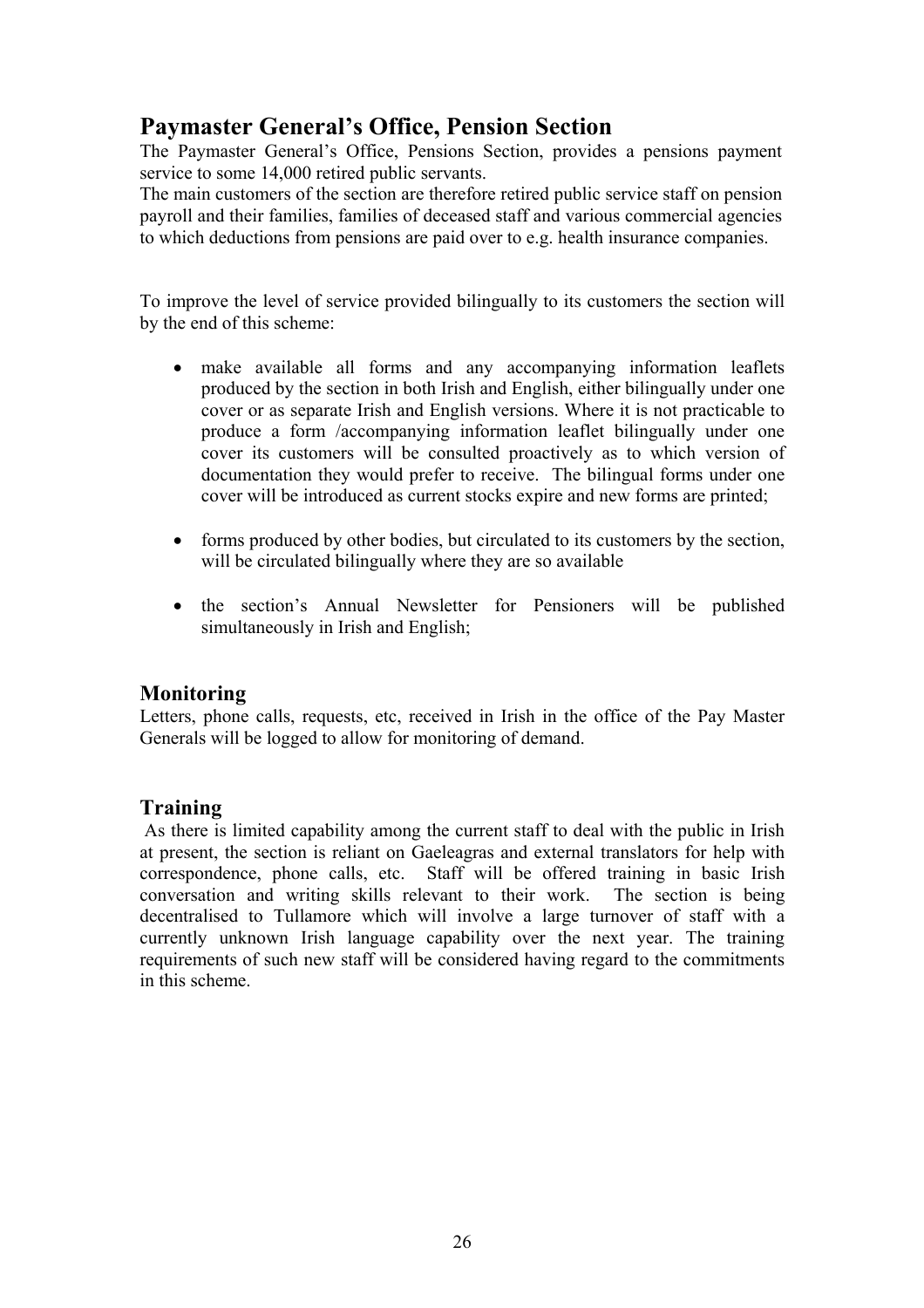### <span id="page-25-0"></span>**Preasoifig**

Déileálann an Phreasoifig le cumarsáid leis na meáin thar ceann an Aire agus na Roinne Airgeadais. Is iad na hAirí, an Roinn, Seirbhísí Eolais an Rialtais, na meáin náisiúnta agus idirnáisiúnta agus an pobal i gcoitinne a príomhchustaiméirí.

Chun leibhéal na seirbhíse a chuirtear ar fáil go dátheangach dá custaiméirí a fheabhsú déanfaidh an Phreasoifig faoi dheireadh na scéime seo:

- 20% de na preasráitis a sholáthar i nGaeilge ar shuíomh gréasáin na Roinne www.finance.gov.ie.
- Ar 1 Nollaig 2005 tá 17 ndocaiméad ar fáil i nGaeilge ar shuíomh gréasáin na Roinne www.finance.gov.ie. Méadófar an líon seo 20% ar a laghad faoi dheireadh na scéime.
- Leanfar d'óráideanna agus de ráitis ón Aire, ón Aire Stáit agus ó oifigigh shinsearacha a chur ar fáil sa teanga (sna teangacha) inar tugadh iad.

### **Monatóireacht**

Chun go mbeifear in ann monatóireacht a dhéanamh ar éileamh déanfar litreacha, glaonna teileafóin, iarratais agus eile a gheofar i nGaeilge sa Phreasoifig a logáil.

### **Oiliúint**

Ó tharla go bhfuil cumas na foirne déileáil leis an bpobal i nGaeilge teoranta i láthair na huaire bíonn an Phreasoifig ag brath ar Ghaeleagras agus ar aistritheoirí seachtracha chun cabhair a fháil chun fógraí preasa, óráideanna, comhfhreagras agus eile a sholáthar i nGaeilge. Tairgeofar oiliúint i gcomhrá bunúsach agus i scileanna scríbhneoireachta a bhaineann lena gcuid oibre d'fhoireann na Preasoifige.

### **Suímh Ghréasáin**

Tá suíomh gréasáin na Roinne Airgeadais (www.finance.gov.ie) agus roinnt suíomh gréasáin eile atá á n-oibriú ag an Roinn, ar a n-áirítear suíomh Rialtas na hÉireann (www.gov.ie) agus suíomh an tsoláthair phoiblí (www.etenders.gov.ie), inseolta go hiomlán i nGaeilge agus i mBéarla. Beidh an suíomh gréasáin nua tairsí "treorach" (www.procurement.ie) a shainaithneoidh agus a sholáthróidh naisc leis na suímh ghréasáin go léir a bhaineann le soláthar poiblí in Éirinn inseolta i nGaeilge agus i mBéarla chomh maith.

Tá rún ag an Roinn faoin scéim a chinntiú go mbeidh suímh ghréasáin nua a bheas á dtabhairt isteach agus a mbeidh teacht ag an bpobal i gcoitinne orthu, agus gréasáin dá leithéidí atá ann cheana a bheas á n-uasghrádú go suntasach inseolta i nGaeilge agus i mBéarla. Mar a cuireadh in iúl roimhe seo beidh méadú 20% faoi dheireadh na scéime seo ar líon na ndoiciméad/leathanach atá ar fáil i nGaeilge ar shuíomh gréasáin na Roinne (www.finance.gov.ie**)** i láthair na huaire. Beidh suíomh gréasáin Rialtas na hÉireann (www.finance.gov.ie) dátheangach ar fad faoi dheireadh na scéime.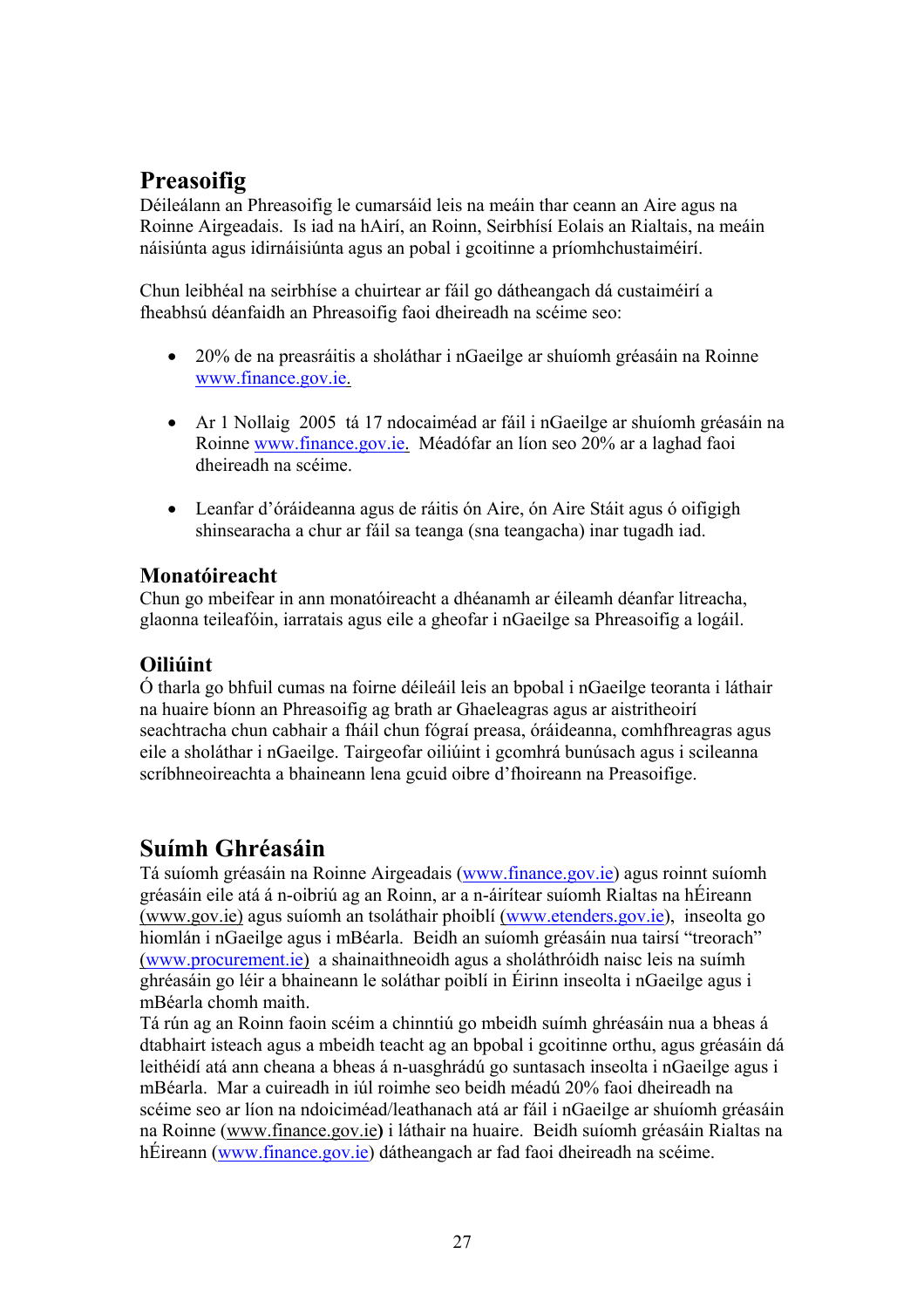### <span id="page-26-0"></span>**Press Office**

The Press Office handles communications to the media on behalf of the Minister and the Department of Finance. Its main customers are the Ministers, the Department, the Government Information Services, the national and international media and the general public.

To improve the level of service provided bilingually to its customers the Press Office will by the end of this scheme:

- make available on the Department's website www.finance.gov.je 20% of press releases, in Irish
- There are 17 documents available in Irish on the Department's website www.finance.gov.ie on 1 December 2005. This will be increased by a minimum of 20% by the end of the scheme.
- speeches and statements by the Minister, Minister of State and senior officials of the Department will continue to be made available in the language(s) in which they are delivered.

### **Monitoring**

Letters, phone calls, requests, etc, received in Irish in the Press Office will be logged to allow for monitoring of demand.

### **Training**

As the capability of staff to deal with the public in Irish is currently limited, the Press Office is reliant on Gaeleagras and outside translators for assistance in providing press releases, speeches, correspondence etc, in Irish. Staff in the Press Office will be offered training in basic Irish conversation and writing skills relevant to their work.

### **Websites**

The Department of Finance's website (www.finance.gov.ie) and a number of other websites operated by the Department, including the Irish Government (www.gov.ie) and public procurement (www.etenders.gov.ie) sites are fully navigable in both Irish and English. The new "signpost" portal website (www.procurement.ie) that will identify and provide links to all the websites associated with public procurement in Ireland, will also be navigable in Irish and English.

The Department is committed under the scheme to ensuring that where new websites to which the general public have access are being introduced, and where such existing websites are being significantly upgraded; they will be made navigable in Irish and English. As indicated above the number of documents/pages currently available in Irish on the Department's website (www.finance.gov.ie) will be increased by 20% by the end of the scheme. The Irish Government website (www.gov.ie) will be made completely bilingual by the end of the scheme.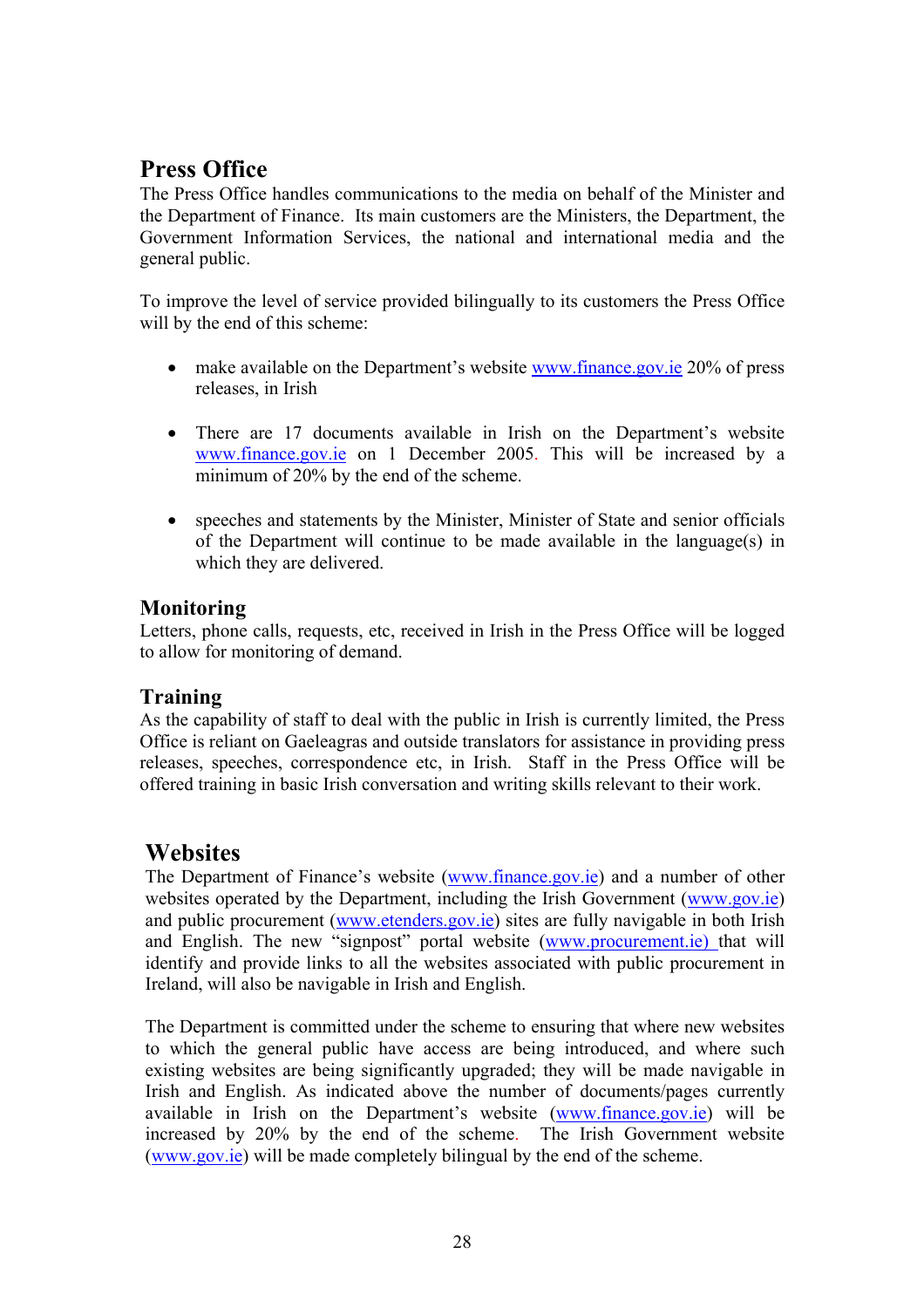### **Caibidil 5 Gaeleagras na Seirbhísí Poiblí**

### <span id="page-27-0"></span>**Réamhrá**

Mar a cuireadh in iúl thuas bunaíodh Gaeleagras na Seirbhísí Poiblí sa Roinn Airgeadais in 1971 agus é mar chuspóir leis an Ghaeilge a fhorbairt agus a chur chun cinn ar fud na státseirbhíse. Chun soláthar a dhéanamh i gcomhair ghníomhaíochta breise dáileadh €369,000 ar Ghaeleagras le haghaidh 2005 agus b'ionann é sin agus méadú €131,000 ar an gcaiteachas a bhí ann in 2004.

Maidir le riachtanais oiliúna teanga Ranna agus Oifigí, agus forálacha Acht na dTeangacha Oifigiúla á gcur san áireamh, thuig Gaeleagras gur ghá go dtabharfaí aghaidh go fónta ar oiliúint teanga. Chun teacht roimh an éileamh breise ar oiliúint teanga a measadh a bheadh ann cheap Gaeleagras múinteoir lánaimseartha Gaeilge in 2003 agus ina theannta sin painéal breise d'aon mhúinteoir déag páirtaimseartha Gaeilge chun cabhrú, de réir mar a bheadh gá lena leithéid, leis an bhfoireann pháirtaimseartha a bhí ann cheana féin. Déanfaidh Gaeleagras athbhreithniú in 2005 ar líon agus ar shuíomh na múinteoirí páirtaimseartha de réir an éilimh a bheas ar a sheirbhísí ó Ranna agus ó Oifigí.

Nuair a bheas seirbhísí á gcur ar fáil tabharfar tús áite do na Ranna agus do na hOifigí sin a bhfuil beartas oiliúna teanga acu a thagann lena riachtanais ghnó agus do phostshealbhóirí atá ag obair nó ar dócha go mbeidh siad ag obair i limistéir ina bhfuil gá follasach le hoilteacht i nGaeilge.

### **Cúrsaí Oiliúna**

Leanann Gaeleagras ag forbairt agus ag leathnú réimse a chúrsaí. I láthair na huaire cuirtear cúrsaí lae ar fáil ag leibhéal Réamhchúrsa (leibhéal ullmhúcháin), Bunchúrsa, Meánchúrsa agus Ardchúrsa do dhaoine a scaoiltear óna gcuid oibre. Tá cúrsaí i scríobh na Gaeilge maraon le Cúrsa Comhrá agus Cúrsaí Ullmhúcháin ar fáil chomh maith.

D'fhonn freastal ar an ngá le measúnú atá ann cuireadh tús i mí Dheireadh Fómhair 2004 le Cúrsa Modúlach Píolótach thríocha seachtain ag Bunleibhéal agus ag Meánleibhéal. Ag deireadh na tréimhse oiliúna seo déanfar na cúrsaí a mheas agus a athbhreithniú d'fonn tuilleadh forbartha a dhéanamh ar an gclár modúlach sna blianta atá romhainn.

De bhrí go dtuigeann sé an gá atá le solúbthacht chun freastal ar riachtanais éagsúla cuireann Gaeleagras oiliúint ar fáil lasmuigh de ghnáthuaireanta oibre. Tá sraith cúrsaí tráthnóna ag Bunleibhéal agus ag Meánleibhéal á cur ar fáil i láthair na huaire. Tá soláthar á dhéanamh freisin le Ciorcal Comhrá agus le Cúrsaí Ullmhúcháin.

Cuirtear Cúrsaí Scoláireachtaí Gaeltachta ar fáil gach bliain sna háiteanna seo a leanas: Baile an Fheirtéaraigh, Gaoth Dobhair/Gort an Choirce, agus dhá chúrsa sa Cheathrú Rua.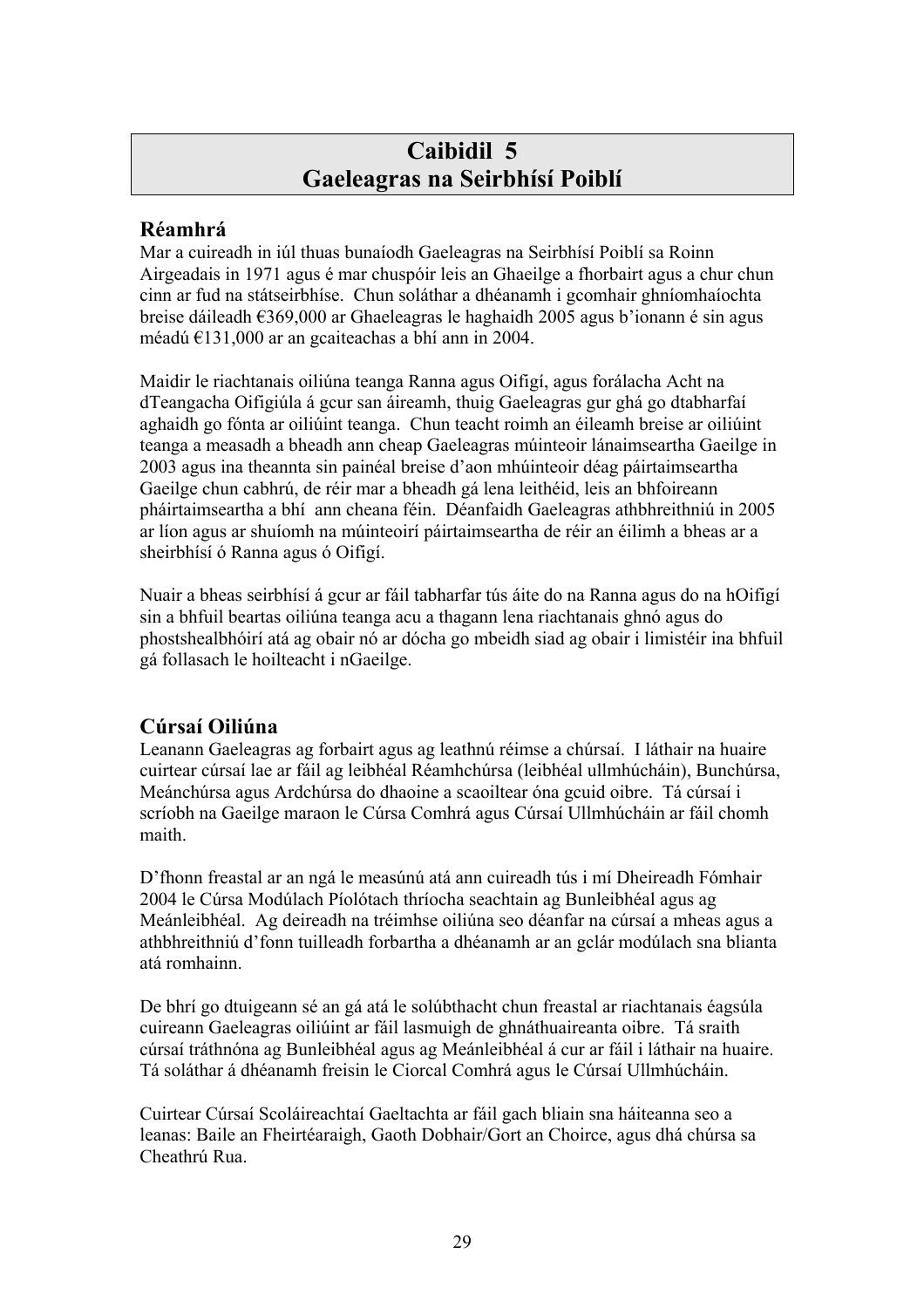### **Chapter 5 Gaeleagras na Seirbhísí Poiblí**

### <span id="page-28-0"></span>**Introduction**

Gaeleagras na Seirbhísí Poiblí, as indicated above, was established in the Department of Finance in 1971 with the general aim of promoting and developing the Irish language throughout the Civil Service. In anticipation of an increased level of activity the allocation for Gaeleagras for 2005 was set at  $\epsilon$ 369,000, an increase of  $\epsilon$ 131,000 on expenditure in 2004.

In response to the language training needs of Departments and Offices, and in the light of the provisions of the Official Languages Act, Gaeleagras recognised the need to ensure that language training would be adequately addressed. In anticipation of the increased demand for language training Gaeleagras appointed a full-time Irish teacher in 2003 and also appointed a further panel of eleven part time Irish teachers to assist the existing part time team, as required. Gaeleagras will review in 2005 the existing number and location of part-time teachers in light of demand for its services from Departments and Offices.

In providing services, priority will continue to be given to those Departments and Offices who have developed a language training policy which adequately reflects their business needs and to jobholders who are working or who are likely to be working in areas with a clearly defined need for Irish language proficiency.

### **Training Courses**

Gaeleagras are continuing to expand and develop their range of courses. At present, day release courses are provided at Réamhchúrsa (preparatory level) Bunchúrsa, Meánchúrsa and Ardchúrsa leibhéal. Courses are also available in Scríobh na Gaeilge, Cúrsa Comhrá and Cursaí Ullmhúcháin.

In response to the need for assessment, a thirty week Pilot Modular Course at Bun and Meán Leibhéal commenced in October 2004. At the end of this training period the courses will be accessed and re-evaluated with a view to further developing the modular programme in the years ahead.

Recognising the need for flexibility to meet diverse needs, Gaeleagras also provide training outside normal working hours. A range of evening courses at Bun and Mean Leibhéal are currently provided. Courses are also available in Ciorcal Comhrá and Cursaí Ullmhucháin.

On an annual basis Gaeltacht Scholarship Courses are offered in the following locations Baile an Fheirteirigh, Gaoth Dobhair/ Gort a Choirce, and two courses in An Cheathrú Rua.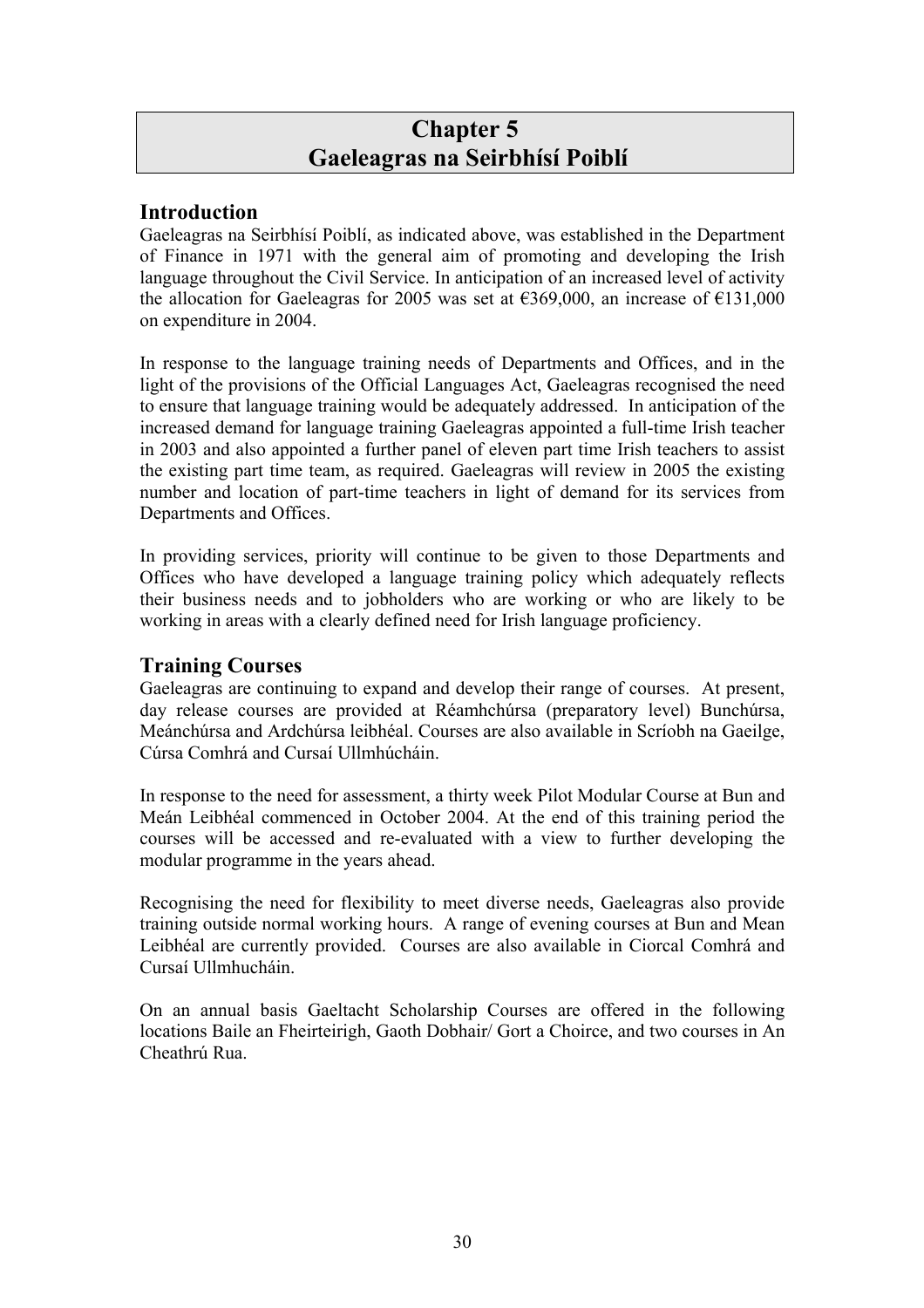<span id="page-29-0"></span>Tugann na cúrsaí seo, a bhíonn ar siúl i rith míonna Bealtaine, Meithimh agus Meán Fómhair, deis dóibh siúd a ghlacann páirt iontu iad féin a thumadh go huile is go hiomlán sa teanga fad a bhíonn na cúrsaí ar siúl, bualadh agus labhairt le muintir na háite agus tógáil ar an oilteacht sin a bhain siad amach i ranganna cheana. Bíonn aidhm dhearfach le hábhar na gcúrsaí. Cuirtear daoine a ghlacann páirt sna cúrsaí ar an eolas freisin faoi Acht na dTeangacha Oifigiúla, faoina bhfuil le tuiscint uaidh san ionad oibre agus faoi obair na n-eagraíochtaí éagsúla Gaeilge sa Stát.

### **Sainoiliúint**

Tuigeann Gaeleagras chomh tábhachtach is atá sé Oiliúint i nGaeilge a chur in oiriúint do riachtanais ar leith ghnó agus leanfaidh sé ag soláthar Sainchúrsaí Intí do Ranna agus d'Oifigí faoi chuimsiú na n-acmhainní a bheas ar fáil.

Leanfaidh Gaeleagras ag soláthar oiliúna teanga aon le haon ach a leithéid a iarraidh.

### **Acmhainn agus Comhairle**

Ina theannta sin gníomhaíonn Gaeleagras mar acmhainn agus i gcáil chomhairleora do Ranna agus d'Oifigí maidir le hoiliúint foirne, obair aistriúcháin agus riachtanais Acht na dTeangacha Oifigiúla. Tá dlúthbhaint aige leis an Roinn Gnóthaí Pobail, Tuaithe agus Gaeltachta, le Foras na Gaeilge agus leis an bhForas Riaracháin maidir le himeachtaí leanúnacha a bhaineann leis an reachtaíocht teanga a achtaíodh le deireanas. Bhí páirt ghníomhach aige chomh maith mar eagraí ar an gComhdháil ar éagsúlacht teangacha

"Ó Acht go Gníomh" a tionóladh i gColáiste na Tríonóide i mí Bhealtaine 2004 agus mar chomhpháirtí inti.

I gcaitheamh na míonna atá le teacht buailfidh Gaeleagras le sampla ionadaíoch de na Ranna/Oifigí atá ar na chéad chomhlachtaí a sholáthraigh scéimeanna faoi Acht na dTeangacha Oifigiúla. Is é cuspóir atá leis seo na tosaíochtaí oiliúna agus forbartha foriomlána a fháil amach agus chun freastal orthu sin plean cuí oiliúna a chur le chéile faoi chuimsiú na n-acmhainní a bheas ar fáil. Bhíothas i gcomhairle cheana féin leis na Coimisinéirí Ioncaim agus le Coimisiún na Scrúduithe Stáit maidir le Sainoiliúint Teangacha.

Cuirfear tuilleadh téarmaíochta oifigiúla agus leaganacha cainte suas chun dáta a shásóidh riachtanais Ranna ar fáil i rith 2005.

Soláthraíonn suíomh gréasáin Ghaeleagrais www.gaeleagras.gov.ie, atá dhátheangach, faisnéis faoi chúrsaí uile Ghaeleagrais, faoi Thástáil Inniúlachta, Scoláireachtaí Gaeltachta, maraon le leaganacha cainte agus téarmaíocht úsáideach a mbíonn gá leo in oifigí gach lá. Déanfar an fhaisnéis seo a nuashonrú go leanúnach céim ar chéim le cúrsaí reatha.

D'fhéadfadh sé go gcaithfear clár oibre Ghaeleagrais, mar a chuirtear i láthair thuas é, a athrú nó a athbhreithniú i gcomhthéacs chlár díláraithe an Rialtais, agus dílárú an aonaid go dtí an Tulach Mhór san áireamh. Leanfaidh Gaeleagras ag cur na Gaeilge agus an dátheangachais chun cinn sa Státseirbhís de réir an mhana atá aige:

 **"ag saothrú don Ghaeilge i dteannta a chéile"**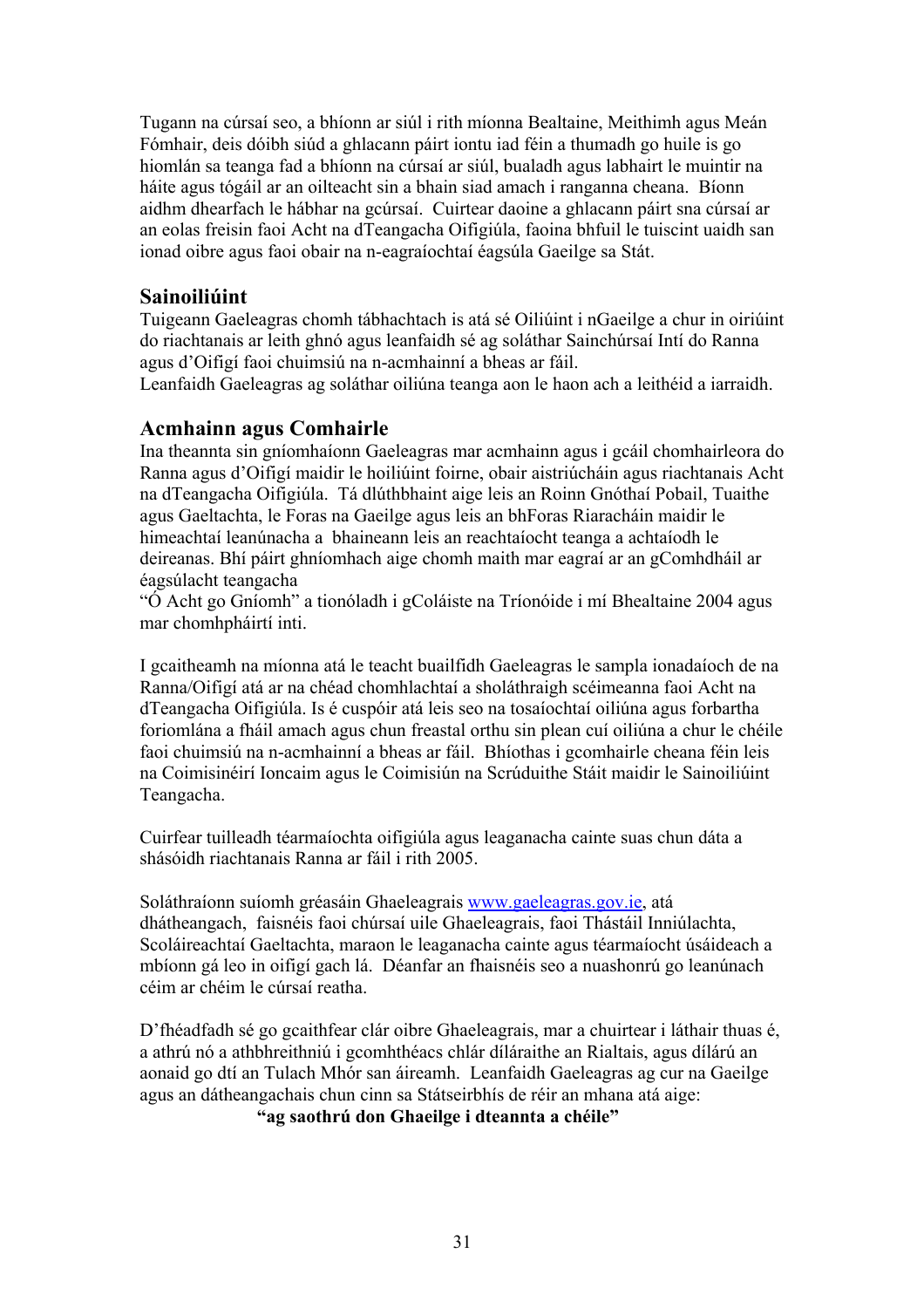<span id="page-30-0"></span> These courses which are held during the months of May, June and September give the participants the opportunity to become immersed in the language for the duration, to meet and speak with muintir na háite, and to build on that expertise already achieved in previous classes. The content of the courses is business focused. Participants are also informed of the Official Languages Act and its implications in the work place and of the contributions of the various Irish Language organisations in the State.

### **Specialised Training**

Gaeleagras recognise the need to tailor Irish Language Training to the particular business needs of organisations and will continue to deliver Specialised In House Courses to Departments and Offices within available resources.

Gaeleagras will continue to provide one to one language training on request.

### **Resource and Advice**

Gaeleagras also serve as a resource and in an advisory capacity for Departments and Offices in relation to staff training, translations, and in relation to the requirements of the Official Languages Act. They have active involvement with An Roinn Gnóthaí Pobail, Tuaithe agus Gaeltachta/ Foras na Gaeilge / Foras Riaracháín in relation to ongoing developments regarding the recent language legislation. They were also actively involved in the organisation of and participation in the "Ó Acht go Gníomh" Conference on linguistic diversity held in Trinity College in May 2004.

Gaeleagras will, over the coming months, meet with a representative sample of Departments / Offices which feature in the initial provision of schemes under the Official Languages Act. The aim is to ascertain the overall training and development priorities and to develop an appropriate training plan response within available resources. Initial consultations and briefings regarding specialised Language Training have taken place with the Revenue Commissioners and the State Examinations **Commission** 

Further official terminology and up to date phrases to reflect the needs of Departments will also be made available during 2005.

The Gaeleagras website www.gaeleagras.gov.ie, which is bilingual, provides information on all Gaeleagras Courses, Proficiency Testing, Gaeltacht Scholarships as well as providing useful phrases and terminology needed in everyday office situations. It will continue to be updated in line with current events.

The Gaeleagras' work programme outlined above may require to be altered or readdressed in light of the Government's decentralisation programme, including the decentralisation of the unit to Tullamore. Gaeleagras will continue to promote the Irish Language and the policy of bilingualism in the Civil Service in accordance with their motto

#### **"ag saothrú don Ghaeilge i dteannta a chéíle"**.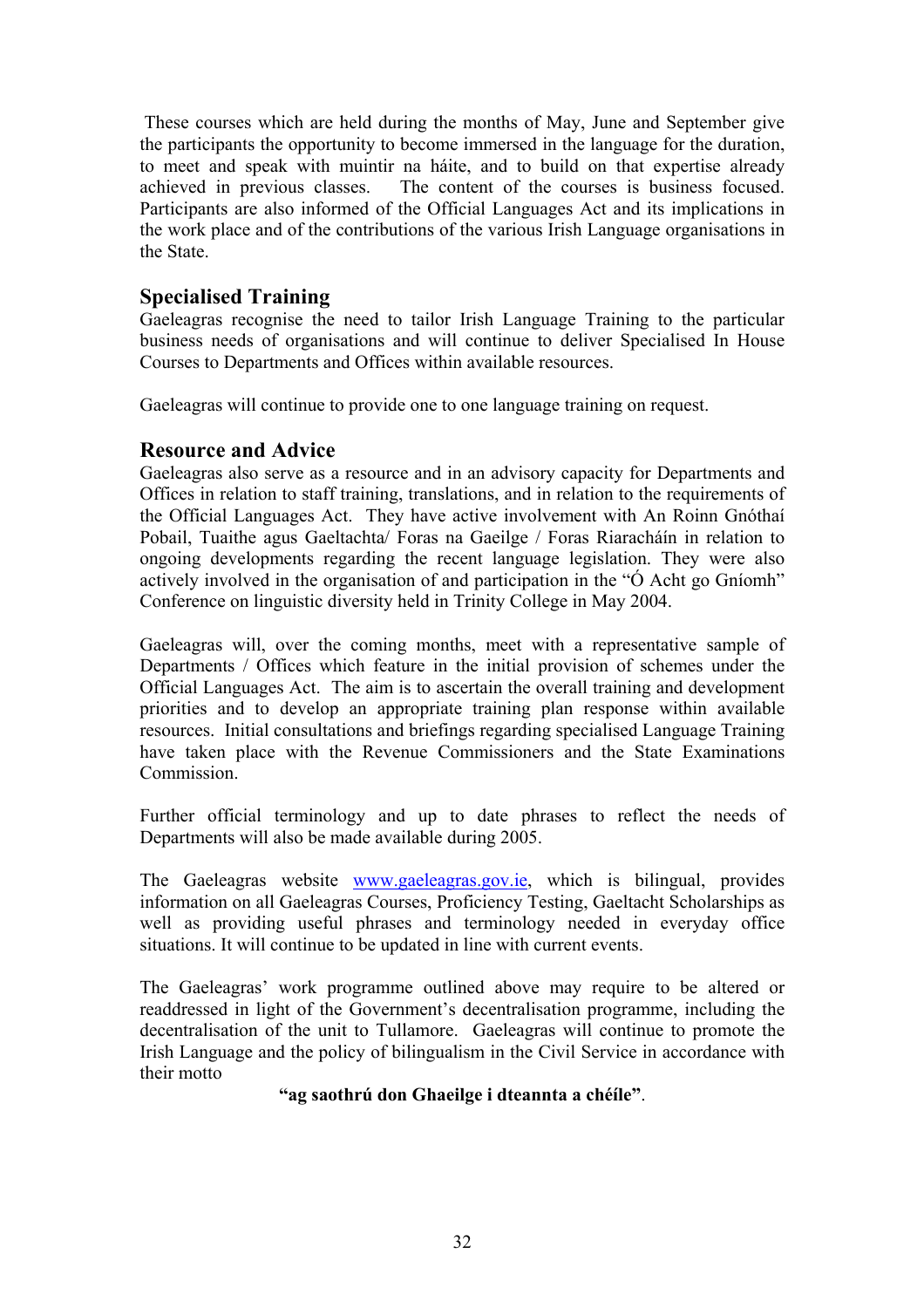### **Caibidil 6 Monatóireacht agus Athbhreithniú**

<span id="page-31-0"></span>Coinneoidh Grúpa na Bainistíochta Sinsearaí sa Roinn feidhmiú éifeachtach na scéime faoi athbhreithniú.

Bainisteoirí feidhme, a mbeidh sé de dhualgas orthu feidhmiú na scéime laistigh dá limistéir féin a chur i gcrích agus a thuairisceoidh go rialta dá Rúnaí Cúnta, is mó a dhéanfaidh an mhonatóireacht ó lá go lá i ngach ceann de na Rannáin feidhme.

### **Caibidil 7 Poiblíocht do Scéim Chomhaontaithe**

Déanfar ábhar na scéime seo maraon le geallta agus forálacha na scéime a phoibliú don phobal i gcoitinne trí:

- Phreasráiteas ag seoladh na scéime;
- Scaipeadh an ábhair chuig gníomhaireachtaí agus chuig comhlachtaí poiblí cuí;
- Shuíomh gréasáin.

Seoladh cóip den scéim seo chuig Oifig Choimisinéir na dTeangacha Oifigúla chomh maith.